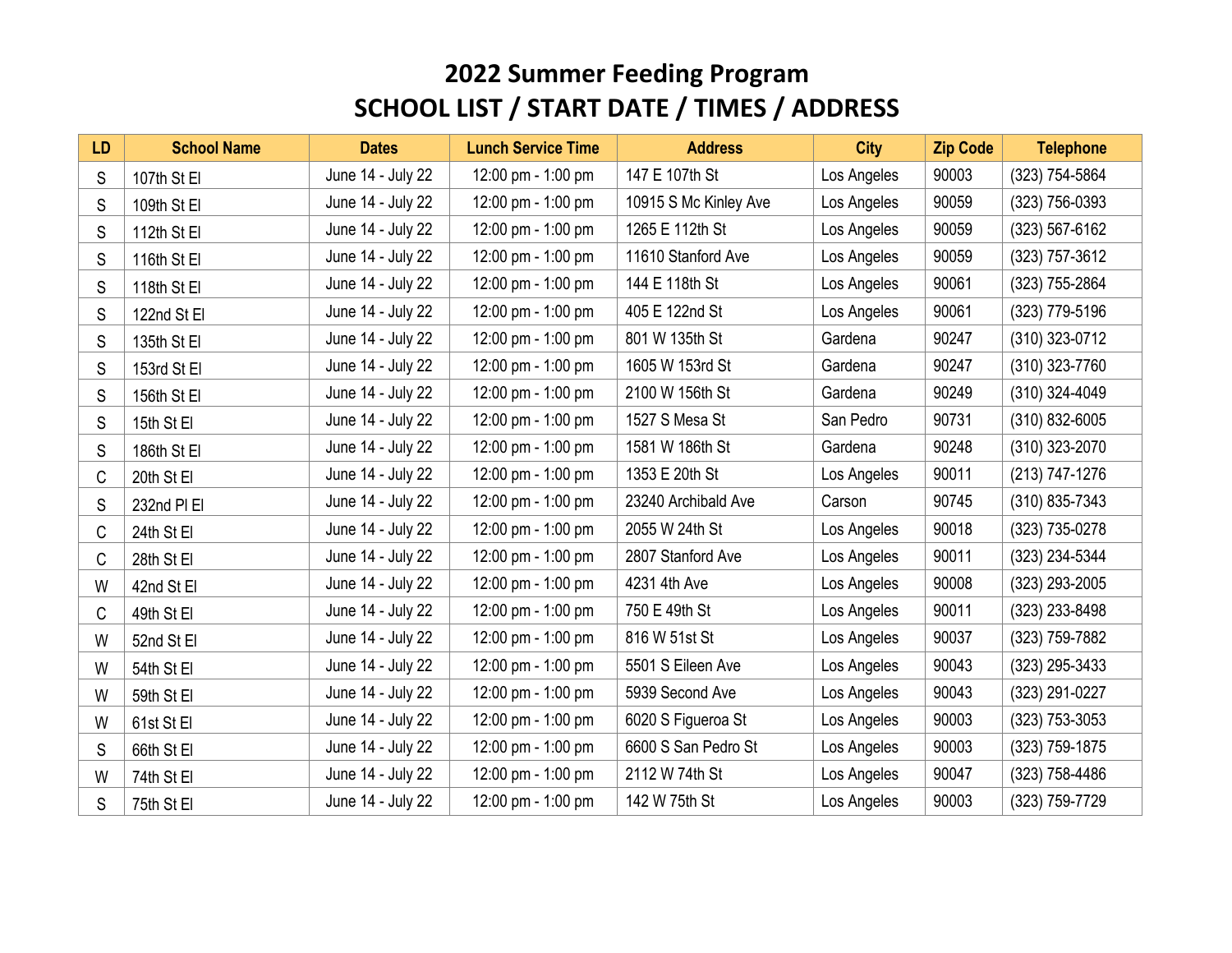| <b>LD</b> | <b>School Name</b>                | <b>Dates</b>      | <b>Lunch Service Time</b> | <b>Address</b>        | <b>City</b>   | <b>Zip Code</b> | <b>Telephone</b> |
|-----------|-----------------------------------|-------------------|---------------------------|-----------------------|---------------|-----------------|------------------|
| S         | 93rd St El                        | June 14 - July 22 | 12:00 pm - 1:00 pm        | 330 E 93rd St         | Los Angeles   | 90003           | (323) 757-5398   |
| W         | 95th St El                        | June 14 - July 22 | 12:00 pm - 1:00 pm        | 1109 W 96th St        | Los Angeles   | 90044           | (323) 755-0371   |
| S         | 96th St El                        | June 14 - July 22 | 12:00 pm - 1:00 pm        | 1471 E 96th St        | Los Angeles   | 90002           | (323) 567-6684   |
| S         | 99th St El                        | June 14 - July 22 | 12:00 pm - 1:00 pm        | 9900 S Wadsworth Ave  | Los Angeles   | 90002           | (323) 569-2971   |
| <b>NW</b> | Academy for Enriched<br>Sciences  | June 14 - July 22 | 12:00 pm - 1:00 pm        | 17551 Miranda St      | Encino        | 91316           | (818) 345-9026   |
| C         | Adams MS                          | June 14 - July 22 | 12:00 pm - 1:00 pm        | 151 W 30th St         | Los Angeles   | 90007           | (213) 745-3734   |
| E         | Albion El                         | June 14 - July 22 | 12:00 pm - 1:00 pm        | 322 S Avenue 18       | Los Angeles   | 90031           | (323) 221-3108   |
| С         | Aldama El                         | June 14 - July 22 | 12:00 pm - 1:00 pm        | 632 N Avenue 50       | Los Angeles   | 90042           | (323) 982-9181   |
| C         | Alexander Science Center<br>EI.   | June 14 - July 22 | 12:00 pm - 1:00 pm        | 3737 S Figueroa St    | Los Angeles   | 90007           | (213) 746-6569   |
| C         | Alexandria El                     | June 14 - July 22 | 12:00 pm - 1:00 pm        | 4211 Oakwood Ave      | Los Angeles   | 90004           | (323) 663-0246   |
| C         | Allesandro El                     | June 14 - July 22 | 12:00 pm - 1:00 pm        | 2210 Riverside Dr     | Los Angeles   | 90039           | (323) 660-7774   |
| <b>NW</b> | Alta California El                | June 14 - July 22 | 12:00 pm - 1:00 pm        | 14859 Rayen St        | Panorama City | 91402           | (818) 830-4411   |
| W         | Alta Loma El                      | June 14 - July 22 | 12:00 pm - 1:00 pm        | 1745 Vineyard Ave     | Los Angeles   | 90019           | (323) 933-4030   |
| С         | Ambassador (Global<br>Education)  | June 14 - July 22 | 12:00 pm - 1:00 pm        | 3201 W 8th St         | Los Angeles   | 90005           | (213) 480-3749   |
| C         | Ambassador (Global<br>Leadership) | June 22 - July 22 | 11:15 am - 12:15 pm       | 700 S Mariposa Ave    | Los Angeles   | 90005           | (213) 480-4515   |
| S         | Ambler El                         | June 14 - July 22 | 12:00 pm - 1:00 pm        | 319 E Sherman Dr      | Carson        | 90746           | (310) 532-5815   |
| <b>NW</b> | Anatola El                        | June 14 - July 22 | 12:00 pm - 1:00 pm        | 7364 Anatola Ave      | Lake Balboa   | 91406           | (818) 344-9588   |
| <b>NW</b> | Andasol El                        | June 14 - July 22 | 12:00 pm - 1:00 pm        | 10126 Encino Ave      | Northridge    | 91325           | (818) 349-2377   |
| C         | Angelou HS                        | June 22 - July 22 | 11:15 am - 12:15 pm       | 300 E 53rd St         | Los Angeles   | 90011           | (323) 846-4614   |
| E         | Ann El                            | June 14 - July 22 | 12:00 pm - 1:00 pm        | 126 E Bloom St        | Los Angeles   | 90012           | (323) 223-7407   |
| S         | Annalee El                        | June 14 - July 22 | 12:00 pm - 1:00 pm        | 19410 S Annalee Ave   | Carson        | 90746           | (310) 635-0470   |
| С         | Annandale El                      | June 14 - July 22 | 12:00 pm - 1:00 pm        | 6125 Poppy Peak Dr    | Los Angeles   | 90042           | (323) 257-0875   |
| E         | Anton El                          | June 14 - July 22 | 12:00 pm - 1:00 pm        | 831 N Bonnie Beach Pl | Los Angeles   | 90063           | (323) 981-3658   |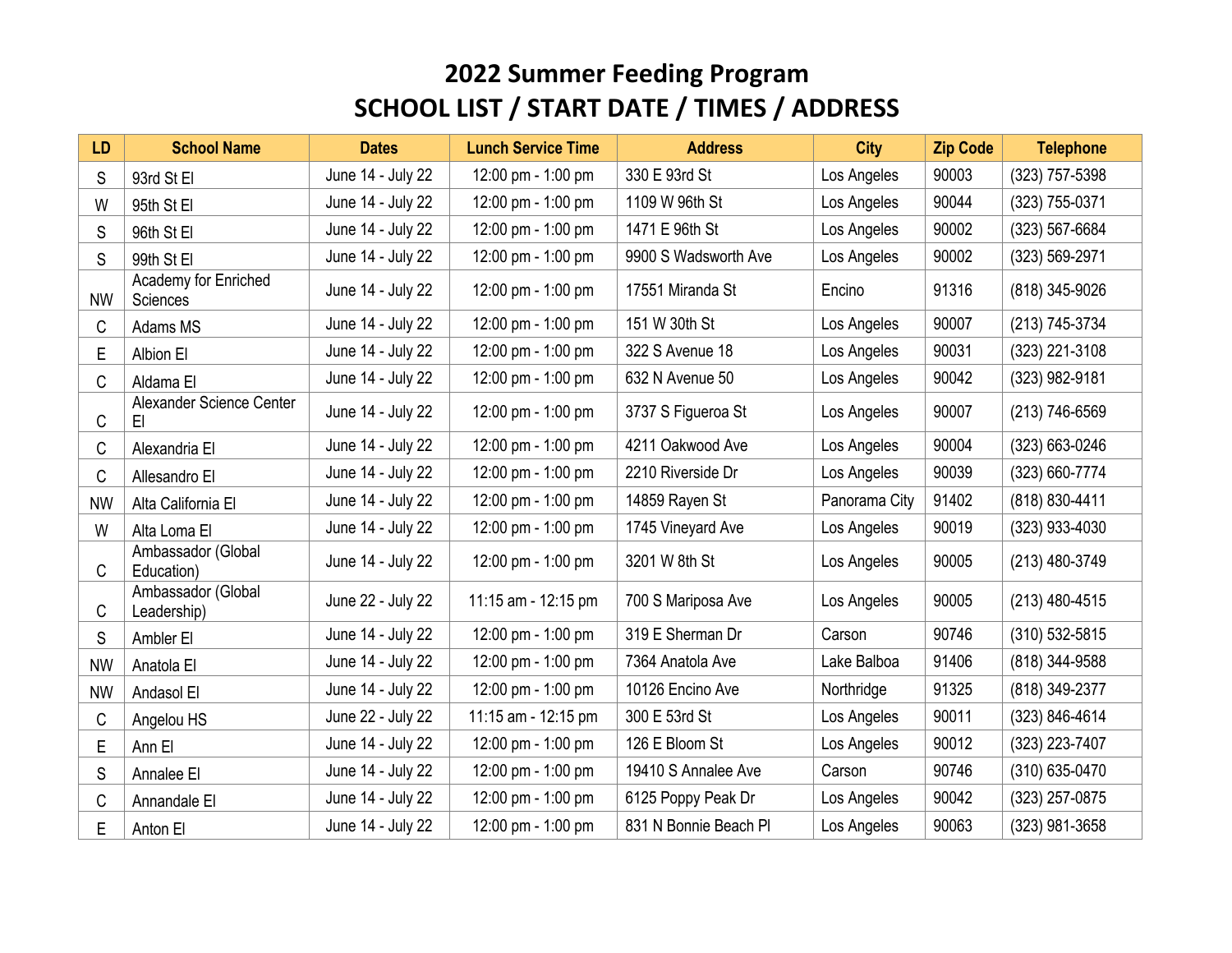| <b>LD</b> | <b>School Name</b>      | <b>Dates</b>      | <b>Lunch Service Time</b> | <b>Address</b>       | <b>City</b>               | <b>Zip Code</b> | <b>Telephone</b> |
|-----------|-------------------------|-------------------|---------------------------|----------------------|---------------------------|-----------------|------------------|
| <b>NE</b> | Apperson El             | June 27 - July 22 | 10:00 am - 11:00 am       | 10233 Woodward Ave   | Sunland                   | 91040           | (818) 353-4445   |
| C         | Aragon El               | June 14 - July 22 | 12:00 pm - 1:00 pm        | 1118 Aragon Ave      | Los Angeles               | 90065           | (323) 223-9564   |
| <b>NE</b> | Arleta HS               | June 22 - July 22 | 11:15 am - 12:15 pm       | 14200 Van Nuys Blvd  | Arleta                    | 91331           | (818) 686-4136   |
| W         | Arlington Heights El    | June 14 - July 22 | 12:00 pm - 1:00 pm        | 1717 7th Ave         | Los Angeles               | 90019           | (323) 732-3621   |
| <b>NE</b> | Arminta El              | June 14 - July 22 | 12:00 pm - 1:00 pm        | 11530 Strathern St   | <b>North</b><br>Hollywood | 91605           | (818) 765-3455   |
| С         | Arroyo Seco Alternative | June 14 - July 22 | 12:00 pm - 1:00 pm        | 4805 Sycamore Terr   | Los Angeles               | 90042           | (323) 257-7364   |
| W         | Audubon MS              | June 14 - July 22 | 12:00 pm - 1:00 pm        | 4120 11th Ave        | Los Angeles               | 90008           | (323) 290-6355   |
| С         | Aurora El               | June 14 - July 22 | 12:00 pm - 1:00 pm        | 1050 E 52nd Pl       | Los Angeles               | 90011           | (323) 238-1530   |
| S         | Avalon Gardens El       | June 14 - July 22 | 12:00 pm - 1:00 pm        | 13940 S San Pedro St | Los Angeles               | 90061           | (310) 217-6687   |
| S         | Baca El                 | June 14 - July 22 | 12:00 pm - 1:00 pm        | 1536 E 89th St       | Los Angeles               | 90002           | (323) 826-3572   |
| W         | <b>Baldwin Hills El</b> | June 14 - July 22 | 12:00 pm - 1:00 pm        | 5421 Rodeo Rd        | Los Angeles               | 90016           | (323) 934-6876   |
| W         | Bancroft MS             | June 14 - July 22 | 12:00 pm - 1:00 pm        | 929 N Las Palmas Ave | Los Angeles               | 90038           | (323) 993-3437   |
| S         | <b>Bandini El</b>       | June 14 - July 22 | 12:00 pm - 1:00 pm        | 425 N Bandini St     | San Pedro                 | 90731           | (310) 832-0811   |
| S         | <b>Banning HS</b>       | June 22 - July 22 | 11:15 am - 12:15 pm       | 1527 Lakme Ave       | Wilmington                | 90744           | (310) 847-3757   |
| S         | <b>Barrett El</b>       | June 14 - July 22 | 12:00 pm - 1:00 pm        | 419 W 98th St        | Los Angeles               | 90003           | (323) 755-6969   |
| S         | Barton Hill El          | June 14 - July 22 | 12:00 pm - 1:00 pm        | 423 N Pacific Ave    | San Pedro                 | 90731           | (310) 832-2202   |
| <b>NW</b> | <b>Bassett El</b>       | June 14 - July 22 | 12:00 pm - 1:00 pm        | 15756 Bassett St     | Lake Balboa               | 91406           | (818) 782-4882   |
| <b>NE</b> | Beachy El               | June 14 - July 22 | 12:00 pm - 1:00 pm        | 9757 Beachy Ave      | Arleta                    | 91331           | (818) 899-7784   |
| W         | Beethoven El            | June 14 - July 22 | 12:00 pm - 1:00 pm        | 3711 Beethoven St    | Los Angeles               | 90066           | (310) 391-2776   |
| E         | <b>Bell HS</b>          | June 22 - July 22 | 11:15 am - 12:15 pm       | 4328 Bell Ave        | Bell                      | 90201           | (323) 832-4733   |
| <b>NE</b> | Bellingham El           | June 14 - July 22 | 12:00 pm - 1:00 pm        | 6728 Bellingham Ave  | <b>North</b><br>Hollywood | 91606           | (818) 764-0332   |
| C         | <b>Belmont HS</b>       | June 22 - July 22 | 11:15 am - 12:15 pm       | 1575 W 2nd St        | Los Angeles               | 90026           | (213) 241-4362   |
| E         | <b>Belvedere El</b>     | June 14 - July 22 | 12:00 pm - 1:00 pm        | 3724 E First St      | Los Angeles               | 90063           | (323) 264-1885   |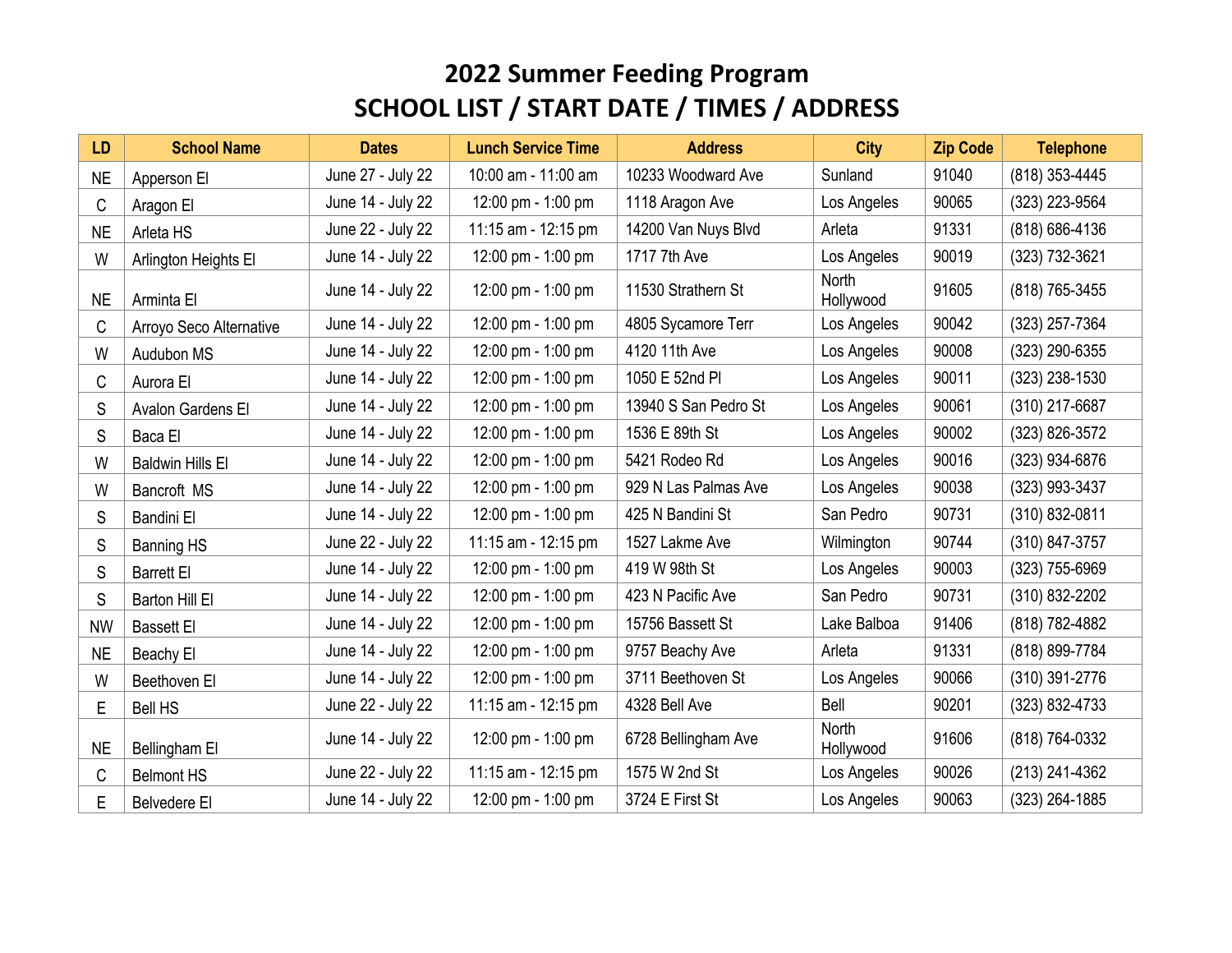| <b>LD</b> | <b>School Name</b>   | <b>Dates</b>      | <b>Lunch Service Time</b> | <b>Address</b>         | <b>City</b>         | <b>Zip Code</b> | <b>Telephone</b>   |
|-----------|----------------------|-------------------|---------------------------|------------------------|---------------------|-----------------|--------------------|
| C         | Berendo MS           | June 14 - July 22 | 12:00 pm - 1:00 pm        | 1157 S Berendo St      | Los Angeles         | 90006           | (213) 739-5647     |
| W         | <b>Bernstein HS</b>  | June 22 - July 22 | 11:15 am - 12:15 pm       | 1309 N Wilton PI       | Hollywood           | 90028           | (323) 817-6457     |
| <b>NW</b> | <b>Bertrand El</b>   | June 14 - July 22 | 12:00 pm - 1:00 pm        | 7021 Bertrand Ave      | Reseda              | 91335           | (818) 344-8326     |
| S         | <b>Bethune MS</b>    | June 14 - July 22 | 12:00 pm - 1:00 pm        | 155 W 69th St          | Los Angeles         | 90003           | (323) 541-1841     |
| <b>NW</b> | <b>Blythe El</b>     | June 14 - July 22 | 12:00 pm - 1:00 pm        | 18730 Blythe St        | Reseda              | 91335           | (818) 345-2329     |
| S         | <b>Bonita El</b>     | June 14 - July 22 | 12:00 pm - 1:00 pm        | 21929 Bonita St        | Carson              | 90745           | (310) 835-8197     |
| W         | <b>Braddock El</b>   | June 14 - July 22 | 12:00 pm - 1:00 pm        | 4711 Inglewood Blvd    | <b>Culver City</b>  | 90230           | (310) 397-0752     |
| W         | <b>Bradley El</b>    | June 14 - July 22 | 12:00 pm - 1:00 pm        | 3875 Dublin Ave        | Los Angeles         | 90008           | (323) 294-6906     |
| <b>NE</b> | <b>Brainard El</b>   | June 14 - July 22 | 12:00 pm - 1:00 pm        | 11407 Brainard Ave     | Lakeview<br>Terrace | 91342           | (818) 890-1556     |
| E         | <b>Bravo HS</b>      | June 22 - July 22 | 11:15 am - 12:15 pm       | 1200 N Cornwell St     | Los Angeles         | 90033           | (323) 227-4406     |
| E         | <b>Breed El</b>      | June 14 - July 22 | 12:00 pm - 1:00 pm        | 2226 E Third St        | Los Angeles         | 90033           | (323) 264-7450     |
| W         | Brentwood El         | June 14 - July 22 | 12:00 pm - 1:00 pm        | 740 Gretna Green Way   | Los Angeles         | 90049           | (310) 826-5315     |
| Е         | <b>Bridge El</b>     | June 14 - July 22 | 12:00 pm - 1:00 pm        | 605 N Boyle Ave        | Los Angeles         | 90033           | (323) 222-1334     |
| S         | <b>Bridges El</b>    | June 14 - July 22 | 12:00 pm - 1:00 pm        | 1235 Broad Ave         | Wilmington          | 90744           | (310) 522-5415     |
| W         | <b>Bright El</b>     | June 14 - July 22 | 12:00 pm - 1:00 pm        | 1771 W 36th St         | Los Angeles         | 90018           | (323) 733-3765     |
| S         | <b>Broad El</b>      | June 14 - July 22 | 12:00 pm - 1:00 pm        | 24815 Broad Ave        | Wilmington          | 90744           | (310) 835-5368     |
| S         | <b>Broadacres El</b> | June 14 - July 22 | 12:00 pm - 1:00 pm        | 19424 S Broadacres Ave | Carson              | 90746           | $(310) 537 - 1030$ |
| <b>NE</b> | <b>Broadous El</b>   | June 14 - July 22 | 12:00 pm - 1:00 pm        | 12561 Filmore St       | Pacoima             | 91331           | (818) 896-8686     |
| W         | <b>Brockton El</b>   | June 14 - July 22 | 12:00 pm - 1:00 pm        | 1309 Armacost Ave      | Los Angeles         | 90025           | (310) 473-4423     |
| E         | Brooklyn El          | June 14 - July 22 | 12:00 pm - 1:00 pm        | 4620 Cesar Chavez Ave  | Los Angeles         | 90022           | (323) 263-3082     |
| E         | Bryson El            | June 14 - July 22 | 12:00 pm - 1:00 pm        | 4470 Missouri Ave      | South Gate          | 90280           | (323) 566-1917     |
| C         | <b>Buchanan El</b>   | June 14 - July 22 | 12:00 pm - 1:00 pm        | 5024 Buchanan St       | Los Angeles         | 90042           | (323) 256-6253     |
| W         | <b>Budlong El</b>    | June 14 - July 22 | 12:00 pm - 1:00 pm        | 5940 S Budlong Ave     | Los Angeles         | 90044           | (323) 759-5154     |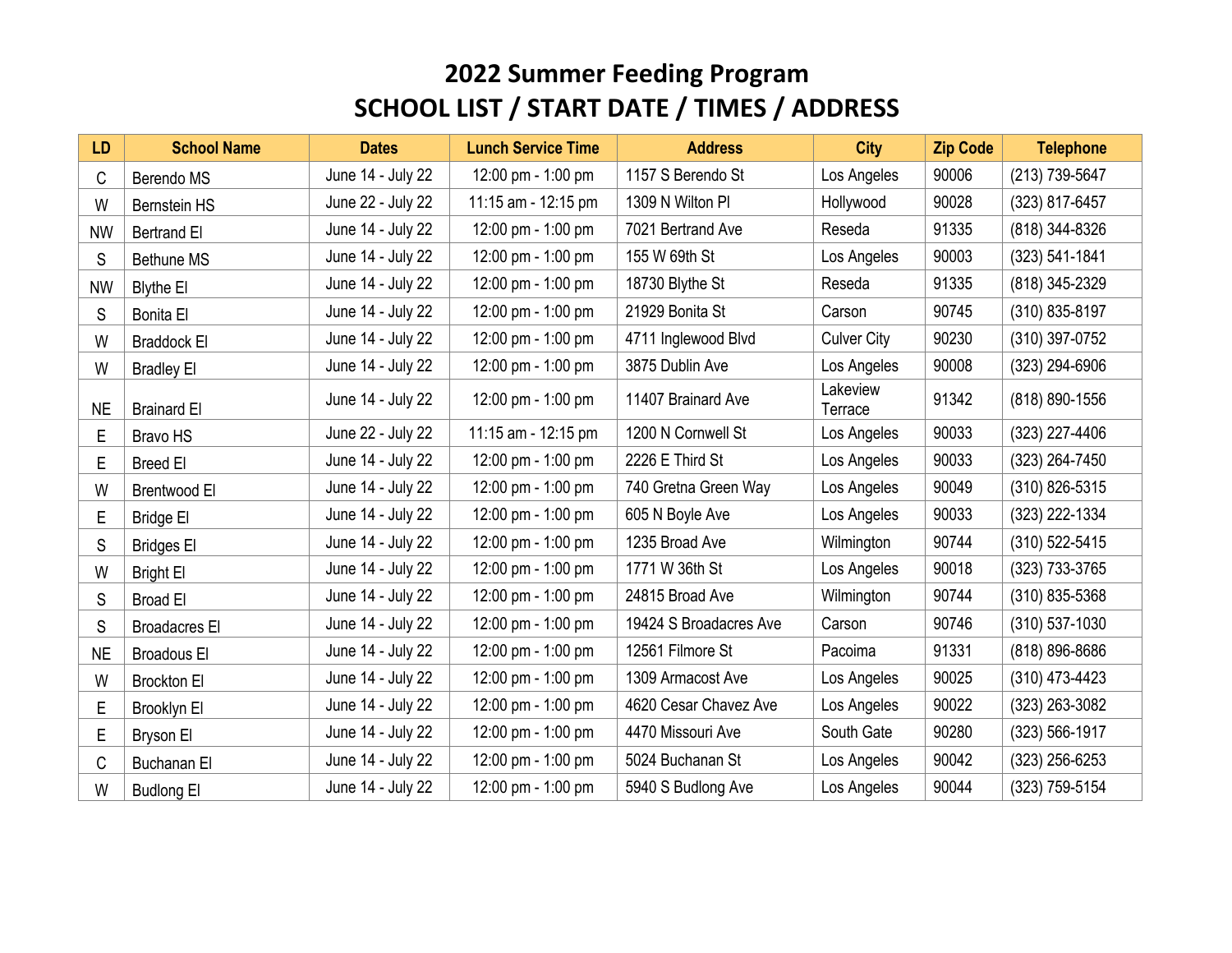| <b>LD</b> | <b>School Name</b>     | <b>Dates</b>      | <b>Lunch Service Time</b> | <b>Address</b>           | <b>City</b>               | <b>Zip Code</b> | <b>Telephone</b> |
|-----------|------------------------|-------------------|---------------------------|--------------------------|---------------------------|-----------------|------------------|
| <b>NE</b> | <b>Burbank El</b>      | June 14 - July 22 | 12:00 pm - 1:00 pm        | 12215 Albers St          | <b>North</b><br>Hollywood | 91607           | (818) 766-4668   |
| <b>NE</b> | <b>Burton El</b>       | June 14 - July 22 | 12:00 pm - 1:00 pm        | 8111 Calhoun Ave         | Panorama City             | 91402           | (818) 782-7592   |
| C         | <b>Bushnell Way El</b> | June 14 - July 22 | 12:00 pm - 1:00 pm        | 5507 Bushnell Way        | Los Angeles               | 90042           | (323) 255-8145   |
| S         | Cabrillo El            | June 14 - July 22 | 12:00 pm - 1:00 pm        | 732 S Cabrillo Ave       | San Pedro                 | 90731           | (310) 833-7840   |
| C         | Cahuenga El            | June 14 - July 22 | 12:00 pm - 1:00 pm        | 220 S Hobart Blvd        | Los Angeles               | 90004           | (213) 480-0576   |
| <b>NW</b> | Calahan El             | June 14 - July 22 | 12:00 pm - 1:00 pm        | 18722 Knapp St           | Northridge                | 91324           | (818) 349-5585   |
| <b>NW</b> | Calvert El             | June 14 - July 22 | 12:00 pm - 1:00 pm        | 19850 Delano St          | <b>Woodland Hills</b>     | 91367           | (818) 347-4187   |
| <b>NE</b> | Camellia El            | June 14 - July 22 | 12:00 pm - 1:00 pm        | 7451 Camellia Ave        | <b>North</b><br>Hollywood | 91605           | (818) 765-8475   |
| <b>NW</b> | Canoga Park El         | June 14 - July 22 | 12:00 pm - 1:00 pm        | 7438 Topanga Canyon Blvd | Canoga Park               | 91303           | (818) 340-4818   |
| <b>NW</b> | Canoga Park HS         | June 22 - July 22 | 11:15 am - 12:15 pm       | 6850 Topanga Cyn Blvd    | Canoga Park               | 91303           | (818) 673-1386   |
| <b>NW</b> | Cantara El             | June 14 - July 22 | 12:00 pm - 1:00 pm        | 17950 Cantara St         | Reseda                    | 91335           | (818) 344-9636   |
| <b>NE</b> | Canterbury El          | June 14 - July 22 | 12:00 pm - 1:00 pm        | 13670 Montague St        | Arleta                    | 91331           | (818) 892-2080   |
| <b>NW</b> | Capistrano El          | June 14 - July 22 | 12:00 pm - 1:00 pm        | 8118 Capistrano Ave      | West Hills                | 91304           | (818) 346-4011   |
| <b>NE</b> | Cardenas El            | June 14 - July 22 | 12:00 pm - 1:00 pm        | 6900 Calhoun Ave         | Van Nuys                  | 91405           | (818) 908-6714   |
| S         | Caroldale LC           | June 14 - July 22 | 12:00 pm - 1:00 pm        | 22424 Caroldale Ave      | Carson                    | 90745           | (310) 328-7489   |
| S         | Carson El              | June 14 - July 22 | 12:00 pm - 1:00 pm        | 161 E Carson St          | Carson                    | 90745           | (310) 834-4218   |
| S         | Carson HS              | June 22 - July 22 | 11:15 am - 12:15 pm       | 22328 S Main St          | Carson                    | 90745           | (310) 847-6048   |
| W         | Carson-Gore El         | June 14 - July 22 | 12:00 pm - 1:00 pm        | 3200 W Washington Blvd   | Los Angeles               | 90018           | (323) 766-5509   |
| W         | Carthay Center El      | June 14 - July 22 | 12:00 pm - 1:00 pm        | 6351 W Olympic Blvd      | Los Angeles               | 90048           | (323) 935-6511   |
| C         | Carver MS              | June 14 - July 22 | 12:00 pm - 1:00 pm        | 4410 Mc Kinley Ave       | Los Angeles               | 90011           | (323) 846-2945   |
| C         | Castelar El            | June 14 - July 22 | 12:00 pm - 1:00 pm        | 840 Yale St              | Los Angeles               | 90012           | (213) 626-2817   |
| S         | Catskill El            | June 14 - July 22 | 12:00 pm - 1:00 pm        | 23536 Catskill Ave       | Carson                    | 90745           | (310) 835-4229   |
| W         | Century Park El        | June 14 - July 22 | 12:00 pm - 1:00 pm        | 10935 S Spinning Ave     | Inglewood                 | 90303           | (323) 757-3749   |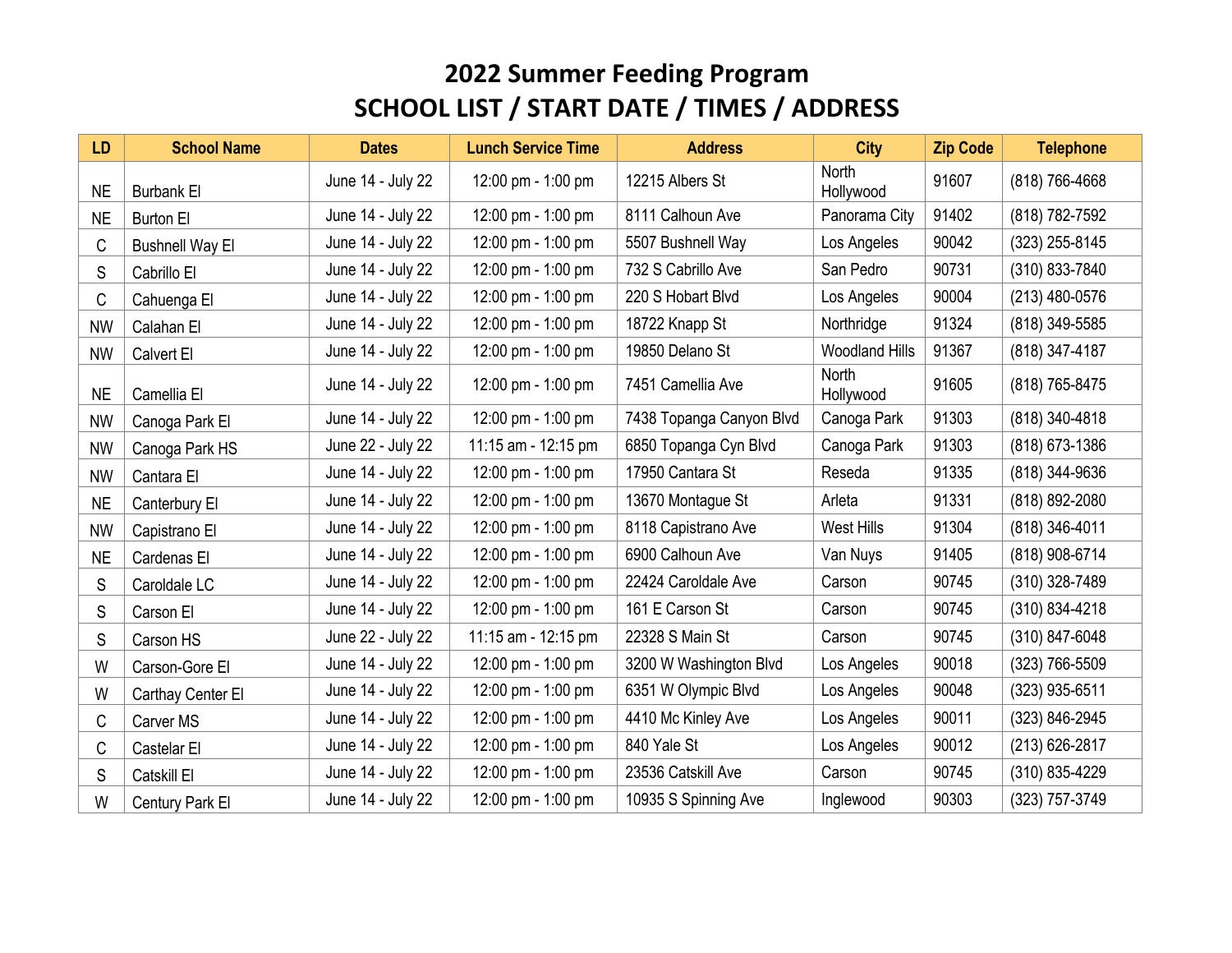| <b>LD</b> | <b>School Name</b>  | <b>Dates</b>      | <b>Lunch Service Time</b> | <b>Address</b>                  | <b>City</b>        | <b>Zip Code</b> | <b>Telephone</b> |
|-----------|---------------------|-------------------|---------------------------|---------------------------------|--------------------|-----------------|------------------|
| <b>NE</b> | Chandler El         | June 14 - July 22 | 12:00 pm - 1:00 pm        | 14030 Weddington St             | Sherman Oaks       | 91401           | (818) 784-5018   |
| S         | Chapman El          | June 14 - July 22 | 12:00 pm - 1:00 pm        | 1947 Marine Ave                 | Gardena            | 90249           | (310) 324-2930   |
| W         | Charnock Road El    | June 14 - July 22 | 12:00 pm - 1:00 pm        | 11133 Charnock Rd               | Los Angeles        | 90034           | (310) 837-5629   |
| <b>NW</b> | Chatsworth HS       | June 22 - July 22 | 11:15 am - 12:15 pm       | 10027 Lurline Ave               | Chatsworth         | 91311           | (818) 678-3469   |
| <b>NW</b> | Chatsworth Park El  | June 14 - July 22 | 12:00 pm - 1:00 pm        | 22005 Devonshire St             | Chatsworth         | 91311           | (818) 341-7890   |
| E         | Chavez El           | June 14 - July 22 | 12:00 pm - 1:00 pm        | 5243 Oakland St                 | Los Angeles        | 90032           | (323) 276-1478   |
| <b>NE</b> | Chavez LA           | June 22 - July 22 | 11:15 am - 12:15 pm       | 1001 Arroyo Ave                 | San Fernando       | 91340           | (818) 837-3457   |
| W         | Cheremoya El        | June 14 - July 22 | 12:00 pm - 1:00 pm        | 6017 Franklin Ave               | Los Angeles        | 90028           | (323) 469-8887   |
| W         | Cienega El          | June 14 - July 22 | 12:00 pm - 1:00 pm        | 2611 S Orange Dr                | Los Angeles        | 90016           | (323) 931-7840   |
| E         | City Terrace El     | June 14 - July 22 | 12:00 pm - 1:00 pm        | 4350 City Terrace Dr            | Los Angeles        | 90063           | $(323)$ 261-1303 |
| <b>NW</b> | Cleveland HS        | June 22 - July 22 | 11:15 am - 12:15 pm       | 8140 Vanalden Ave               | Reseda             | 91335           | (818) 885-3651   |
| C         | Clifford El         | June 14 - July 22 | 12:00 pm - 1:00 pm        | 2150 Duane St                   | Los Angeles        | 90039           | (323) 663-0231   |
| C         | <b>Clinton MS</b>   | June 14 - July 22 | 12:00 pm - 1:00 pm        | 3500 S Hill St                  | Los Angeles        | 90007           | (323) 235-7298   |
| W         | Cochran MS          | June 14 - July 22 | 12:00 pm - 1:00 pm        | 4066 W Johnnie Cochran<br>Vista | Los Angeles        | 90019           | (323) 730-4386   |
| <b>NW</b> | Cohasset El         | June 14 - July 22 | 12:00 pm - 1:00 pm        | 15810 Saticoy St                | Lake Balboa        | 91406           | (818) 786-1218   |
| <b>NE</b> | Coldwater Canyon El | June 14 - July 22 | 12:00 pm - 1:00 pm        | 6850 Coldwater Canyon Ave       | North<br>Hollywood | 91605           | (818) 765-8938   |
| W         | Coliseum El         | June 14 - July 22 | 12:00 pm - 1:00 pm        | 4400 Coliseum St                | Los Angeles        | 90016           | (323) 292-8464   |
| <b>NE</b> | Columbus El         | June 14 - July 22 | 12:00 pm - 1:00 pm        | 6700 Columbus Ave               | Van Nuys           | 91405           | (818) 779-1683   |
| <b>NW</b> | Columbus MS         | June 14 - July 22 | 12:00 pm - 1:00 pm        | 22250 Elkwood St                | Canoga Park        | 91304           | (818) 702-1288   |
| C         | Commonwealth El     | June 14 - July 22 | 12:00 pm - 1:00 pm        | 215 S Commonwealth Ave          | Los Angeles        | 90004           | (213) 386-0290   |
| S         | Compton El          | June 14 - July 22 | 12:00 pm - 1:00 pm        | 1515 E 104th St                 | Los Angeles        | 90002           | (323) 569-6189   |
| С         | Contreras LC        | June 22 - July 22 | 11:15 am - 12:15 pm       | 322 S Lucas Ave                 | Los Angeles        | 90017           | (213) 240-3828   |
| E         | Corona El           | June 14 - July 22 | 12:00 pm - 1:00 pm        | 3825 Bell Ave                   | Bell               | 90201           | (323) 562-0126   |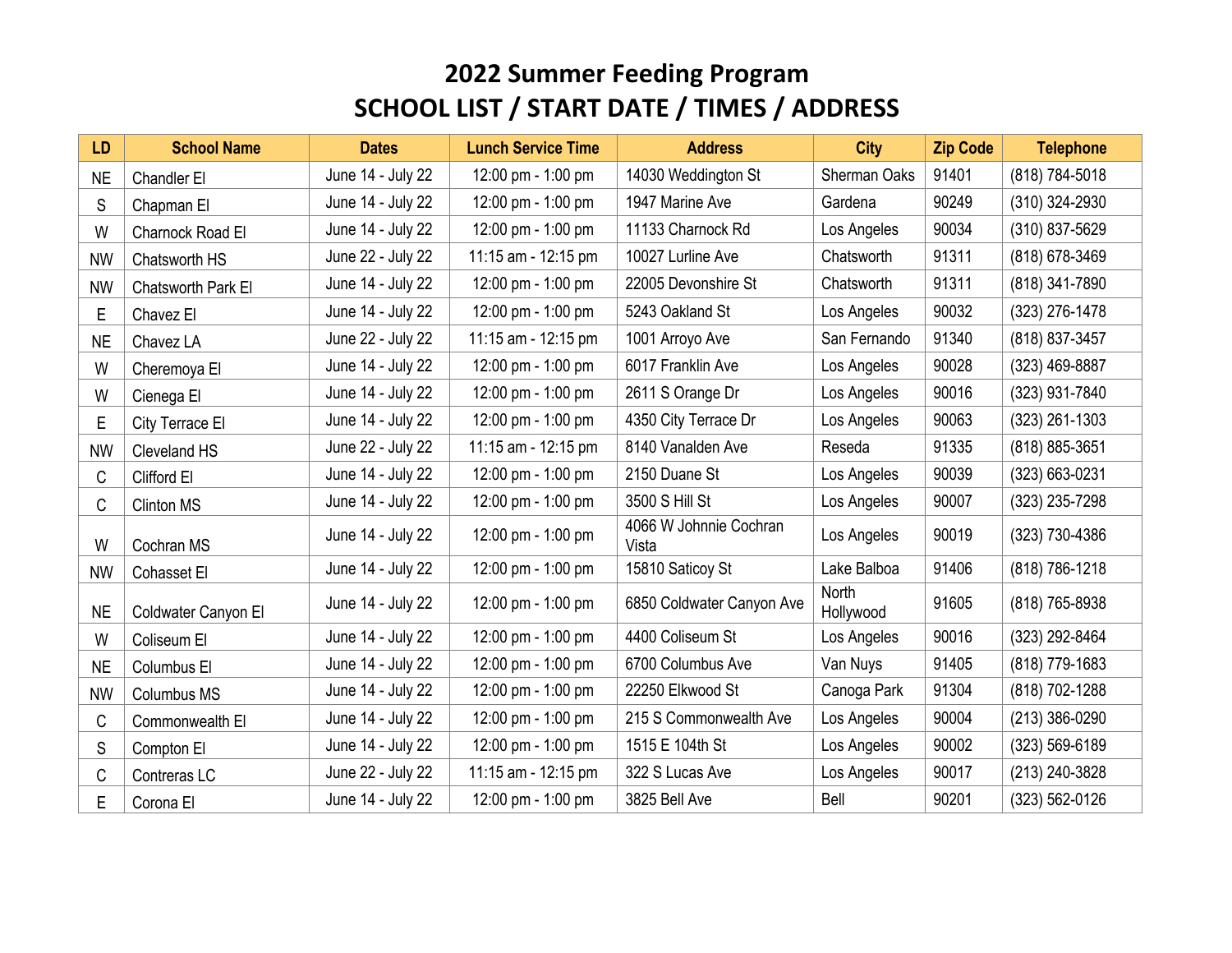| <b>LD</b> | <b>School Name</b>  | <b>Dates</b>      | <b>Lunch Service Time</b> | <b>Address</b>           | <b>City</b>            | <b>Zip Code</b> | <b>Telephone</b> |
|-----------|---------------------|-------------------|---------------------------|--------------------------|------------------------|-----------------|------------------|
| <b>NE</b> | Coughlin PC         | June 14 - July 22 | 12:00 pm - 1:00 pm        | 11035 Borden Ave         | Pacoima                | 91331           | (818) 686-6840   |
| W         | Cowan El            | June 14 - July 22 | 12:00 pm - 1:00 pm        | 7615 Cowan Ave           | Los Angeles            | 90045           | $(310)$ 645-1808 |
| W         | Crenshaw HS         | June 22 - July 22 | 11:15 am - 12:15 pm       | 5010 11th Ave            | Los Angeles            | 90043           | (323) 290-7876   |
| W         | Crescent Heights El | June 14 - July 22 | 12:00 pm - 1:00 pm        | 1661 S Crescent Hts Blvd | Los Angeles            | 90035           | (323) 931-6680   |
| S         | Crestwood El        | June 14 - July 22 | 12:00 pm - 1:00 pm        | 1946 W Crestwood St      | Rancho Palos<br>Verdes | 90275           | (310) 832-6588   |
| S         | Dana MS             | June 14 - July 22 | 12:00 pm - 1:00 pm        | 1501 S Cabrillo Ave      | San Pedro              | 90731           | (310) 241-1119   |
| <b>NW</b> | Danube El           | June 14 - July 22 | 12:00 pm - 1:00 pm        | 11220 Danube Ave         | Granada Hills          | 91344           | (818) 366-2268   |
| <b>NW</b> | Darby El            | June 14 - July 22 | 12:00 pm - 1:00 pm        | 10818 Darby Ave          | Porter Ranch           | 91326           | (818) 363-0700   |
| C         | Dayton Heights El   | June 14 - July 22 | 12:00 pm - 1:00 pm        | 607 N Westmoreland Ave   | Los Angeles            | 90004           | (323) 660-7791   |
| S         | De La Torre El      | June 14 - July 22 | 12:00 pm - 1:00 pm        | 500 N Island Ave         | Wilmington             | 90744           | (310) 847-1438   |
| <b>NW</b> | Dearborn El         | June 14 - July 22 | 12:00 pm - 1:00 pm        | 9240 Wish Ave            | Northridge             | 91325           | (818) 772-2158   |
| S         | Del Amo El          | June 14 - July 22 | 12:00 pm - 1:00 pm        | 21228 Water St           | Carson                 | 90745           | (310) 830-4084   |
| C         | Del Olmo El         | June 14 - July 22 | 12:00 pm - 1:00 pm        | 100 N New Hampshire Ave  | Los Angeles            | 90004           | (213) 427-7238   |
| C         | Delevan El          | June 14 - July 22 | 12:00 pm - 1:00 pm        | 4168 W Avenue 42         | Los Angeles            | 90065           | (323) 258-6766   |
| E         | Dena El             | June 14 - July 22 | 12:00 pm - 1:00 pm        | 1314 Dacotah St          | Los Angeles            | 90023           | (323) 262-8527   |
| S         | Denker El           | June 14 - July 22 | 12:00 pm - 1:00 pm        | 1620 W 162nd St          | Gardena                | 90247           | (310) 323-7401   |
| S         | Dolores El          | June 14 - July 22 | 12:00 pm - 1:00 pm        | 22526 Dolores St         | Carson                 | 90745           | (310) 834-4983   |
| S         | Dominguez El        | June 14 - July 22 | 12:00 pm - 1:00 pm        | 21250 Santa Fe Ave       | Carson                 | 90810           | (310) 834-6928   |
| C         | Dorris El           | June 14 - July 22 | 12:00 pm - 1:00 pm        | 2225 Dorris PI           | Los Angeles            | 90031           | (323) 222-9041   |
| W         | Dorsey HS           | June 22 - July 22 | 11:15 am - 12:15 pm       | 3537 Farmdale Ave        | Los Angeles            | 90016           | (323) 298-8488   |
| S         | Drew MS             | June 14 - July 22 | 12:00 pm - 1:00 pm        | 8511 Compton Ave         | Los Angeles            | 90001           | (323) 583-5022   |
| <b>NE</b> | Dyer El             | June 14 - July 22 | 12:00 pm - 1:00 pm        | 14500 Dyer St            | Sylmar                 | 91342           | (818) 367-6019   |
| S         | Dymally HS          | June 22 - July 22 | 11:15 am - 12:15 pm       | 8800 S San Pedro St      | Los Angeles            | 90003           | (323) 565-4617   |
| C         | Eagle Rock El       | June 14 - July 22 | 12:00 pm - 1:00 pm        | 2057 Fair Park Ave       | Los Angeles            | 90041           | (323) 255-8273   |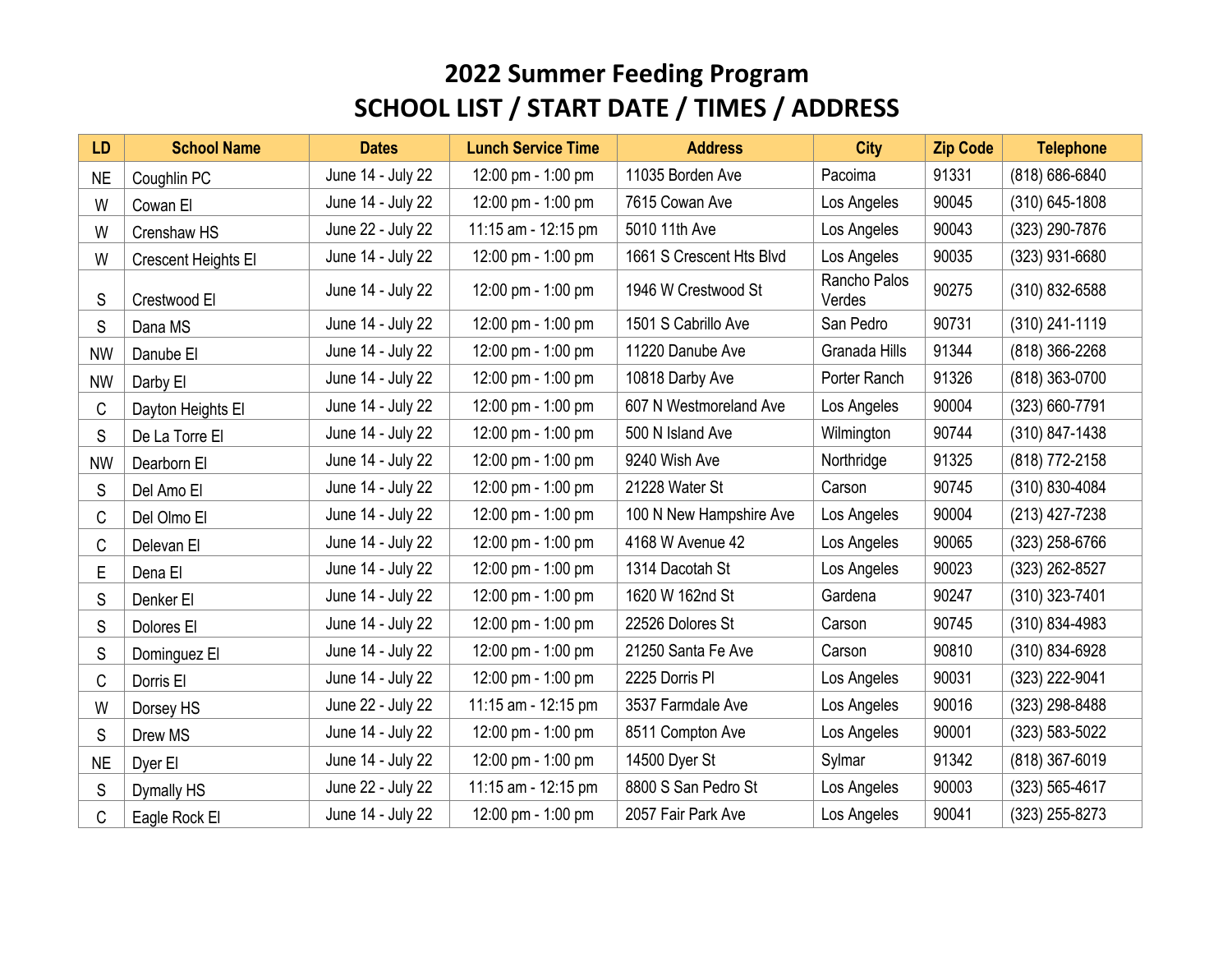| <b>LD</b> | <b>School Name</b> | <b>Dates</b>      | <b>Lunch Service Time</b> | <b>Address</b>        | <b>City</b>               | <b>Zip Code</b> | <b>Telephone</b> |
|-----------|--------------------|-------------------|---------------------------|-----------------------|---------------------------|-----------------|------------------|
| C         | Eagle Rock HS      | June 22 - July 22 | 11:15 am - 12:15 pm       | 1750 Yosemite Dr      | Los Angeles               | 90041           | (323) 340-3511   |
| <b>NE</b> | East Valley HS     | June 22 - July 22 | 11:15 am - 12:15 pm       | 5525 Vineland Ave     | <b>North</b><br>Hollywood | 91601           | (818) 753-4458   |
| E         | Eastman El         | June 14 - July 22 | 12:00 pm - 1:00 pm        | 4112 E Olympic Blvd   | Los Angeles               | 90023           | (323) 262-9843   |
| S         | Edison MS          | June 14 - July 22 | 12:00 pm - 1:00 pm        | 6500 Hooper Ave       | Los Angeles               | 90001           | (323) 826-2597   |
| <b>NE</b> | El Dorado El       | June 14 - July 22 | 12:00 pm - 1:00 pm        | 12749 El Dorado Ave   | Sylmar                    | 91342           | (818) 367-8055   |
| E         | El Sereno El       | June 14 - July 22 | 12:00 pm - 1:00 pm        | 3838 Rosemead Ave     | Los Angeles               | 90032           | (323) 223-4838   |
| E         | El Sereno MS       | June 14 - July 22 | 12:00 pm - 1:00 pm        | 2839 N Eastern Ave    | Los Angeles               | 90032           | (323) 224-4766   |
| E         | Elizabeth LC       | June 14 - July 22 | 12:00 pm - 1:00 pm        | 4811 Elizabeth St     | Cudahy                    | 90201           | (323) 271-3622   |
| C         | Elysian Heights El | June 14 - July 22 | 12:00 pm - 1:00 pm        | 1562 Baxter St        | Los Angeles               | 90026           | (323) 953-6527   |
| <b>NW</b> | Emelita El         | June 14 - July 22 | 12:00 pm - 1:00 pm        | 17931 Hatteras St     | Encino                    | 91316           | (818) 344-6302   |
| W         | Emerson MS         | June 14 - July 22 | 12:00 pm - 1:00 pm        | 1650 Selby Ave        | Los Angeles               | 90024           | (310) 234-3158   |
| <b>NE</b> | Erwin El           | June 14 - July 22 | 12:00 pm - 1:00 pm        | 13400 Erwin St        | Van Nuys                  | 91401           | (818) 785-6608   |
| E         | Escalante El       | June 14 - July 22 | 12:00 pm - 1:00 pm        | 4443 Live Oak St      | Cudahy                    | 90201           | (323) 890-2346   |
| S         | Eshelman El        | June 14 - July 22 | 12:00 pm - 1:00 pm        | 25902 Eshelman Ave    | Lomita                    | 90717           | (310) 326-8240   |
| С         | Esperanza El       | June 14 - July 22 | 12:00 pm - 1:00 pm        | 680 Little St         | Los Angeles               | 90017           | (213) 484-0317   |
| С         | Estrella El        | June 14 - July 22 | 12:00 pm - 1:00 pm        | 120 E 57th St         | Los Angeles               | 90011           | (323) 846-4870   |
| E         | Euclid El          | June 14 - July 22 | 12:00 pm - 1:00 pm        | 806 Euclid Ave        | Los Angeles               | 90023           | (323) 261-6762   |
| E         | Evergreen El       | June 14 - July 22 | 12:00 pm - 1:00 pm        | 2730 Ganahl St        | Los Angeles               | 90033           | (323) 269-4745   |
| <b>NE</b> | Fair El            | June 14 - July 22 | 12:00 pm - 1:00 pm        | 6501 Fair Ave         | <b>North</b><br>Hollywood | 91606           | (818) 761-2244   |
| W         | Fairburn El        | June 14 - July 22 | 12:00 pm - 1:00 pm        | 1403 Fairburn Ave     | Los Angeles               | 90024           | (310) 474-6018   |
| W         | Fairfax HS         | June 22 - July 22 | 11:15 am - 12:15 pm       | 7850 Melrose Ave      | Los Angeles               | 90046           | (323) 370-1252   |
| E         | Farmdale El        | June 14 - July 22 | 12:00 pm - 1:00 pm        | 2660 Ruth Swiggett Dr | Los Angeles               | 90032           | (323) 222-5347   |
| <b>NE</b> | Fernangeles El     | June 14 - July 22 | 12:00 pm - 1:00 pm        | 12001 Art St          | Sun Valley                | 91352           | (818) 767-0137   |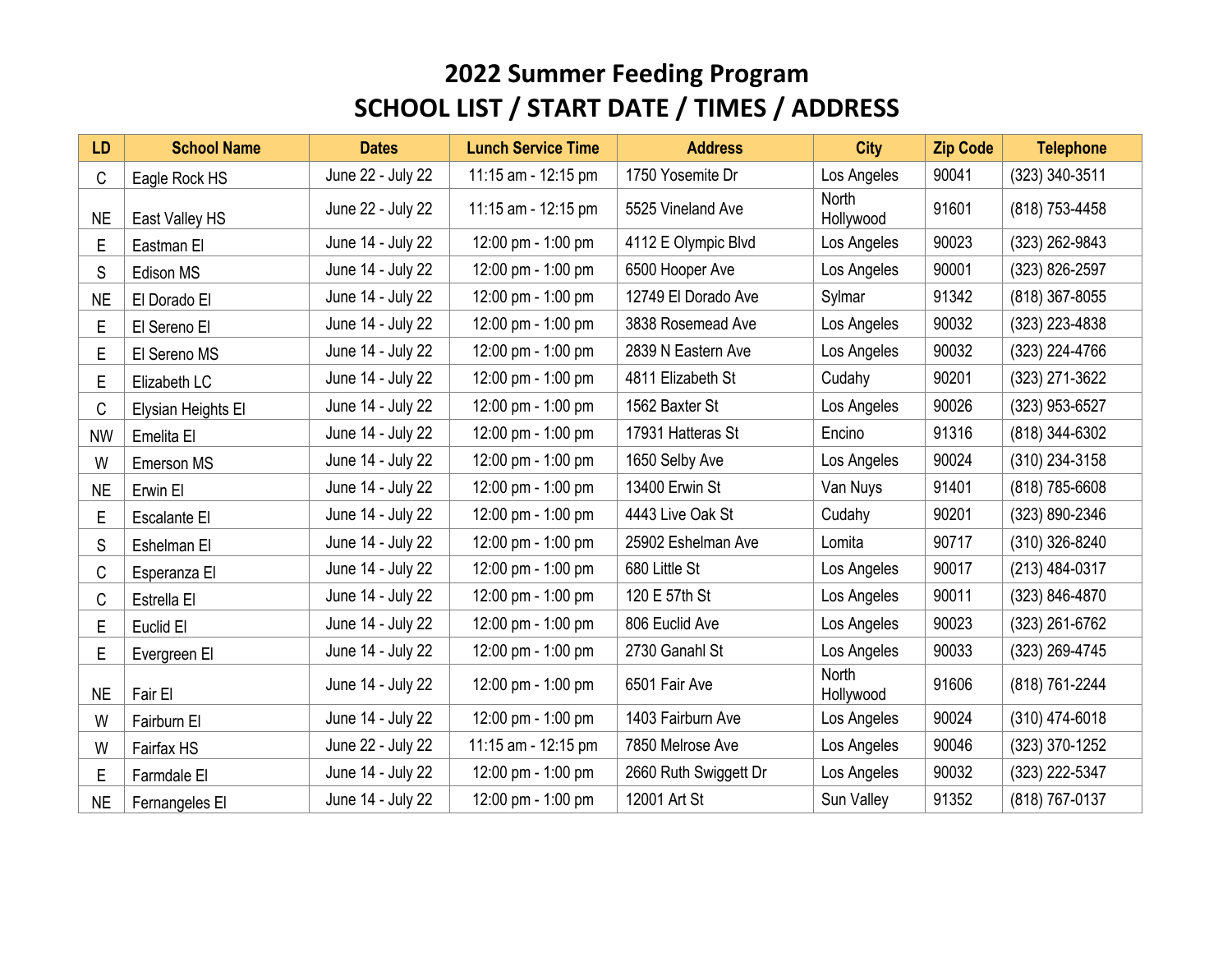| <b>LD</b> | <b>School Name</b>   | <b>Dates</b>      | <b>Lunch Service Time</b> | <b>Address</b>      | <b>City</b>        | <b>Zip Code</b> | <b>Telephone</b> |
|-----------|----------------------|-------------------|---------------------------|---------------------|--------------------|-----------------|------------------|
| S         | Figueroa El          | June 14 - July 22 | 12:00 pm - 1:00 pm        | 510 W 111th St      | Los Angeles        | 90044           | (323) 755-2285   |
| Е         | First St El          | June 14 - July 22 | 12:00 pm - 1:00 pm        | 2820 E First St     | Los Angeles        | 90033           | (323) 262-7515   |
| E         | Fishburn Ave El      | June 14 - July 22 | 12:00 pm - 1:00 pm        | 5701 Fishburn Ave   | Maywood            | 90270           | (323) 562-4345   |
| S         | Fleming MS           | June 14 - July 22 | 12:00 pm - 1:00 pm        | 25425 Walnut St     | Lomita             | 90717           | (310) 257-4536   |
| C         | Fletcher Dr El       | June 14 - July 22 | 12:00 pm - 1:00 pm        | 3350 Fletcher Dr    | Los Angeles        | 90065           | $(323)$ 255-1016 |
| Е         | Florence El          | June 14 - July 22 | 12:00 pm - 1:00 pm        | 7211 Bell Ave       | Los Angeles        | 90001           | (323) 582-4972   |
| S         | Flournoy El          | June 14 - July 22 | 12:00 pm - 1:00 pm        | 1630 E 111th St     | Los Angeles        | 90059           | (323) 564-6151   |
| Е         | Ford El              | June 14 - July 22 | 12:00 pm - 1:00 pm        | 1112 S Ford Blvd    | Los Angeles        | 90022           | (323) 262-9809   |
| C         | Foshay LC            | June 14 - July 22 | 12:00 pm - 1:00 pm        | 3751 S Harvard Blvd | Los Angeles        | 90018           | (323) 373-2746   |
| E         | Fourth St El         | June 14 - July 22 | 12:00 pm - 1:00 pm        | 420 S Amalia Ave    | Los Angeles        | 90022           | (323) 264-5477   |
| C         | Franklin HS          | June 22 - July 22 | 11:15 am - 12:15 pm       | 820 N Avenue 54     | Los Angeles        | 90042           | (323) 550-2050   |
| S         | Fremont HS           | June 22 - July 22 | 11:15 am - 12:15 pm       | 7676 S San Pedro St | Los Angeles        | 90003           | (323) 565-1240   |
| S         | Fries El             | June 14 - July 22 | 12:00 pm - 1:00 pm        | 1301 Fries Ave      | Wilmington         | 90744           | (310) 834-6101   |
| <b>NW</b> | <b>Fullbright El</b> | June 14 - July 22 | 12:00 pm - 1:00 pm        | 6940 Fullbright Ave | Winnetka           | 91306           | (818) 347-7397   |
| <b>NE</b> | Fulton MS            | June 14 - July 22 | 12:00 pm - 1:00 pm        | 7477 Kester Ave     | Van Nuys           | 91405           | (818) 947-2155   |
| Е         | Gage MS              | June 14 - July 22 | 12:00 pm - 1:00 pm        | 2880 E Gage Ave     | Huntington<br>Park | 90255           | (323) 588-3846   |
| S         | Garcetti LA          | June 14 - July 22 | 12:00 pm - 1:00 pm        | 612 W 68th St       | Los Angeles        | 90044           | (323) 753-8183   |
| <b>NW</b> | Garden Grove El      | June 14 - July 22 | 12:00 pm - 1:00 pm        | 18141 Valerio St    | Reseda             | 91335           | (818) 609-0524   |
| S         | Gardena El           | June 14 - July 22 | 12:00 pm - 1:00 pm        | 647 W Gardena Blvd  | Gardena            | 90247           | (310) 329-8326   |
| S         | Gardena HS           | June 22 - July 22 | 11:15 am - 12:15 pm       | 1301 W 182nd St     | Gardena            | 90248           | (310) 354-5042   |
| W         | Gardner El           | June 14 - July 22 | 12:00 pm - 1:00 pm        | 7450 Hawthorn Ave   | Los Angeles        | 90046           | (323) 851-8337   |
| Е         | Garfield HS          | June 22 - July 22 | 11:15 am - 12:15 pm       | 5101 E 6th St       | Los Angeles        | 90022           | (323) 981-5547   |
| C         | Garvanza El          | June 14 - July 22 | 12:00 pm - 1:00 pm        | 317 N Avenue 62     | Los Angeles        | 90042           | (323) 256-2478   |
| Е         | Gates El             | June 14 - July 22 | 12:00 pm - 1:00 pm        | 3333 Manitou Ave    | Los Angeles        | 90031           | (323) 221-2437   |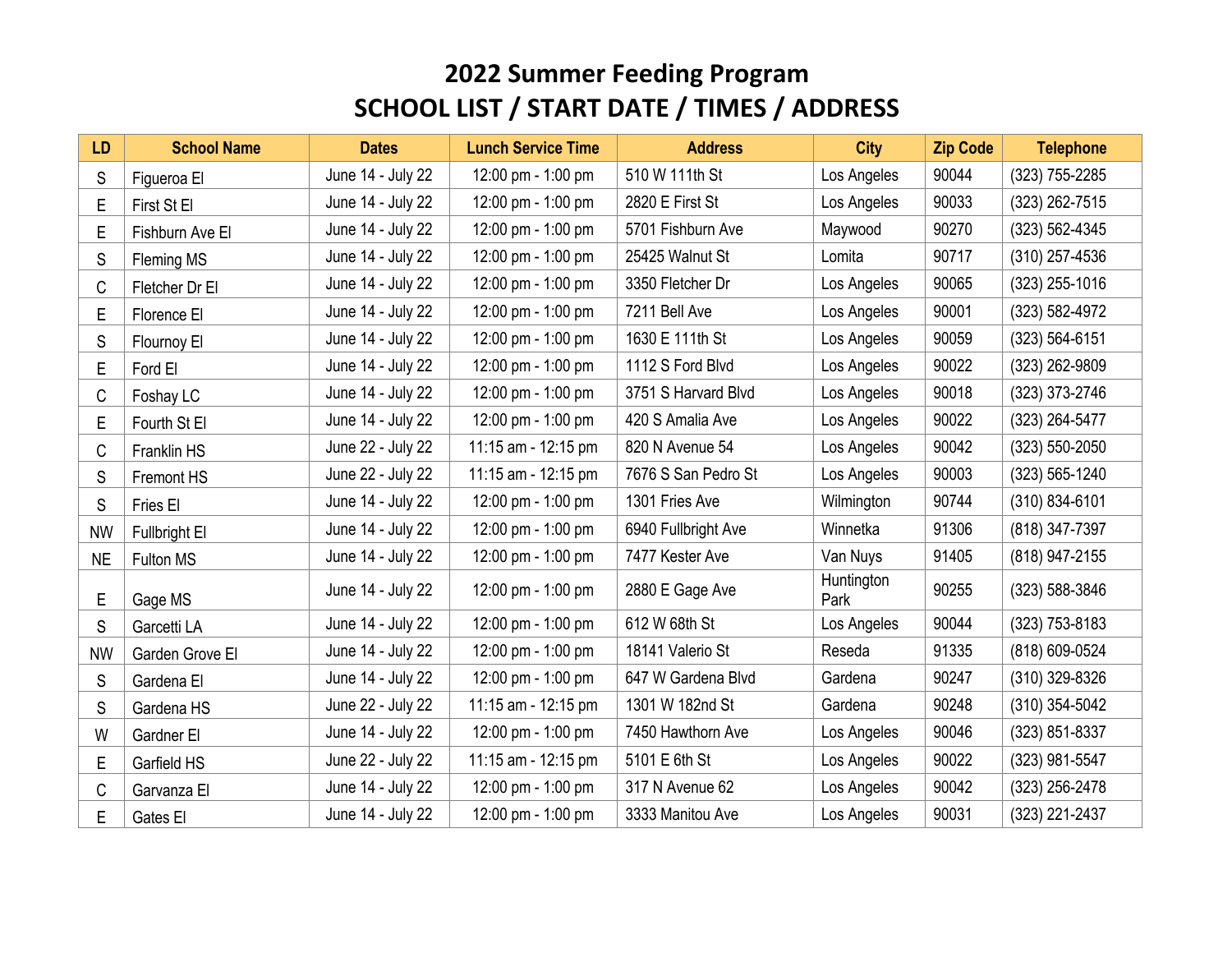| LD        | <b>School Name</b>   | <b>Dates</b>      | <b>Lunch Service Time</b> | <b>Address</b>        | <b>City</b>           | <b>Zip Code</b> | <b>Telephone</b> |
|-----------|----------------------|-------------------|---------------------------|-----------------------|-----------------------|-----------------|------------------|
| <b>NW</b> | Gault El             | June 14 - July 22 | 12:00 pm - 1:00 pm        | 17000 Gault St        | Lake Balboa           | 91406           | (818) 342-8926   |
| <b>NW</b> | Germain El           | June 14 - July 22 | 12:00 pm - 1:00 pm        | 20730 Germain St      | Chatsworth            | 91311           | (818) 709-8337   |
| C         | Glassell Park El     | June 14 - July 22 | 12:00 pm - 1:00 pm        | 2211 W Avenue 30      | Los Angeles           | 90065           | (323) 222-8524   |
| <b>NW</b> | Gledhill El          | June 14 - July 22 | 12:00 pm - 1:00 pm        | 16030 Gledhill St     | North Hills           | 91343           | (818) 894-1465   |
| E         | Glen Alta El         | June 14 - July 22 | 12:00 pm - 1:00 pm        | 3410 Sierra St        | Los Angeles           | 90031           | (323) 223-6204   |
| C         | Glenfeliz El         | June 14 - July 22 | 12:00 pm - 1:00 pm        | 3955 Glenfeliz Blvd   | Los Angeles           | 90039           | (323) 660-9620   |
| <b>NE</b> | Glenwood El          | June 14 - July 22 | 12:00 pm - 1:00 pm        | 8001 Ledge Ave        | Sun Valley            | 91352           | (818) 767-5800   |
| S         | <b>Gompers MS</b>    | June 14 - July 22 | 12:00 pm - 1:00 pm        | 234 E 112th St        | Los Angeles           | 90061           | (323) 241-4045   |
| S         | Graham El            | June 14 - July 22 | 12:00 pm - 1:00 pm        | 8407 S Fir Ave        | Los Angeles           | 90001           | (323) 582-1801   |
| <b>NW</b> | Granada El           | June 14 - July 22 | 12:00 pm - 1:00 pm        | 17170 Tribune St      | Granada Hills         | 91344           | (818) 363-2288   |
| W         | <b>Grand View El</b> | June 14 - July 22 | 12:00 pm - 1:00 pm        | 3951 Grand View Blvd  | Los Angeles           | 90066           | (310) 398-1244   |
| W         | Grant El             | June 14 - July 22 | 12:00 pm - 1:00 pm        | 1530 N Wilton PI      | Los Angeles           | 90028           | (323) 467-3328   |
| S         | Grape El             | June 14 - July 22 | 12:00 pm - 1:00 pm        | 1940 E 111th St       | Los Angeles           | 90059           | (323) 567-3680   |
| C         | Gratts El            | June 14 - July 22 | 12:00 pm - 1:00 pm        | 309 Lucas Ave         | Los Angeles           | 90017           | (213) 250-7840   |
| <b>NE</b> | <b>Gridley El</b>    | June 14 - July 22 | 12:00 pm - 1:00 pm        | 1907 8th St           | San Fernando          | 91340           | (818) 365-6096   |
| E         | Griffin El           | June 14 - July 22 | 12:00 pm - 1:00 pm        | 2025 Griffin Ave      | Los Angeles           | 90031           | (323) 225-9491   |
| E         | <b>Griffith MS</b>   | June 14 - July 22 | 12:00 pm - 1:00 pm        | 4765 E 4th St         | Los Angeles           | 90022           | (323) 266-7460   |
| S         | Griffith-Joyner El   | June 14 - July 22 | 12:00 pm - 1:00 pm        | 1963 E 103rd St       | Los Angeles           | 90002           | (323) 564-8360   |
| S         | Gulf El              | June 14 - July 22 | 12:00 pm - 1:00 pm        | 828 W L St            | Wilmington            | 90744           | (310) 835-5758   |
| <b>NE</b> | Haddon El            | June 14 - July 22 | 12:00 pm - 1:00 pm        | 10115 Haddon Ave      | Pacoima               | 91331           | (818) 899-8155   |
| <b>NW</b> | Hale MS              | June 14 - July 22 | 12:00 pm - 1:00 pm        | 23830 Califa St       | <b>Woodland Hills</b> | 91367           | (818) 313-7444   |
| S         | Halldale El          | June 14 - July 22 | 12:00 pm - 1:00 pm        | 21514 Halldale Ave    | Torrance              | 90501           | (310) 328-8250   |
| E         | Hamasaki El          | June 14 - July 22 | 12:00 pm - 1:00 pm        | 4865 E First St       | Los Angeles           | 90022           | (323) 262-4786   |
| W         | Hamilton HS          | June 22 - July 22 | 11:15 am - 12:15 pm       | 2955 S Robertson Blvd | Los Angeles           | 90034           | (310) 280-1435   |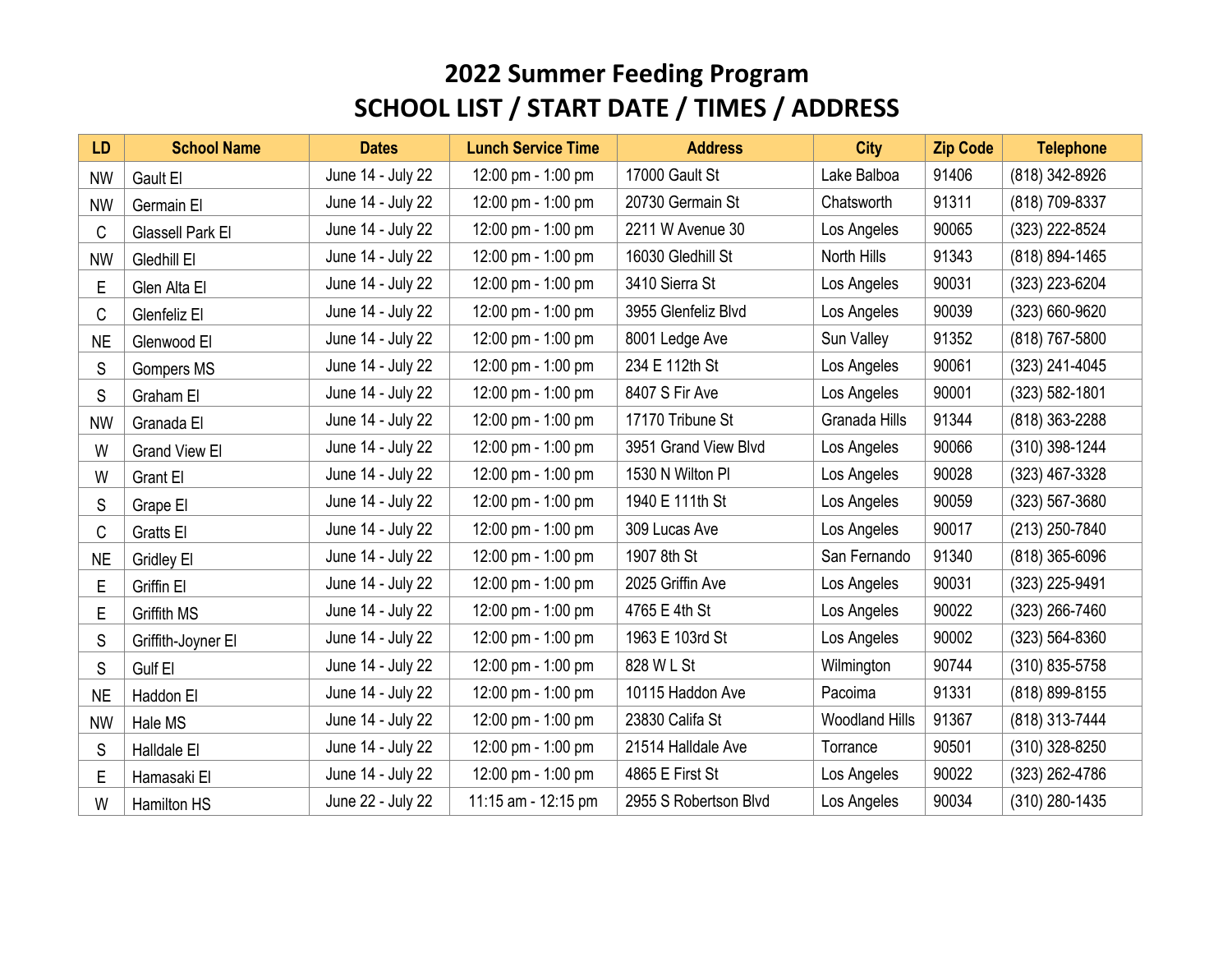| <b>LD</b> | <b>School Name</b> | <b>Dates</b>      | <b>Lunch Service Time</b> | <b>Address</b>       | <b>City</b>       | <b>Zip Code</b> | <b>Telephone</b> |
|-----------|--------------------|-------------------|---------------------------|----------------------|-------------------|-----------------|------------------|
| <b>NW</b> | Hamlin El          | June 14 - July 22 | 12:00 pm - 1:00 pm        | 22627 Hamlin St      | <b>West Hills</b> | 91307           | (818) 346-5744   |
| S         | Harbor City El     | June 14 - July 22 | 12:00 pm - 1:00 pm        | 1508 W 254th St      | Harbor City       | 90710           | (310) 326-1902   |
| <b>NE</b> | Harding El         | June 14 - July 22 | 12:00 pm - 1:00 pm        | 13060 Harding St     | Sylmar            | 91342           | (818) 365-1653   |
| C         | Harmony El         | June 14 - July 22 | 12:00 pm - 1:00 pm        | 899 E 42nd Pl        | Los Angeles       | 90011           | (323) 232-6885   |
| E         | Harrison El        | June 14 - July 22 | 12:00 pm - 1:00 pm        | 3529 City Terrace Dr | Los Angeles       | 90063           | (323) 262-9807   |
| <b>NW</b> | Hart El            | June 14 - July 22 | 12:00 pm - 1:00 pm        | 21040 Hart St        | Canoga Park       | 91303           | (818) 340-4440   |
| W         | Harte MS           | June 14 - July 22 | 12:00 pm - 1:00 pm        | 9301 S Hoover St     | Los Angeles       | 90044           | (323) 242-5492   |
| W         | Harvard El         | June 14 - July 22 | 12:00 pm - 1:00 pm        | 330 N Harvard Blvd   | Los Angeles       | 90004           | (323) 953-4551   |
| <b>NW</b> | Haskell El         | June 14 - July 22 | 12:00 pm - 1:00 pm        | 15850 Tulsa St       | Granada Hills     | 91344           | (818) 366-6332   |
| S         | Hawaiian El        | June 14 - July 22 | 12:00 pm - 1:00 pm        | 540 Hawaiian Ave     | Wilmington        | 90744           | (310) 834-4283   |
| W         | Hawkins HS         | June 22 - July 22 | 11:15 am - 12:15 pm       | 825 W 60th St        | Los Angeles       | 90044           | (323) 789-1298   |
| <b>NE</b> | Hazeltine El       | June 14 - July 22 | 12:00 pm - 1:00 pm        | 7150 Hazeltine Ave   | Van Nuys          | 91405           | (818) 782-7283   |
| Е         | Heliotrope El      | June 14 - July 22 | 12:00 pm - 1:00 pm        | 5911 Woodlawn Ave    | Maywood           | 90270           | (323) 560-2415   |
| <b>NW</b> | Henry MS           | June 14 - July 22 | 12:00 pm - 1:00 pm        | 17340 San Jose St    | Granada Hills     | 91344           | (818) 832-5660   |
| <b>NE</b> | Herrick El         | June 14 - July 22 | 12:00 pm - 1:00 pm        | 13350 Herrick Ave    | Sylmar            | 91342           | (818) 833-7830   |
| W         | Hillcrest El       | June 14 - July 22 | 12:00 pm - 1:00 pm        | 4041 Hillcrest Dr    | Los Angeles       | 90008           | (323) 292-8804   |
| E         | Hillside El        | June 14 - July 22 | 12:00 pm - 1:00 pm        | 120 E Avenue 35      | Los Angeles       | 90031           | (323) 222-3766   |
| C         | Hobart El          | June 14 - July 22 | 12:00 pm - 1:00 pm        | 980 S Hobart Blvd    | Los Angeles       | 90006           | (213) 389-8105   |
| Е         | Hollenbeck MS      | June 14 - July 22 | 12:00 pm - 1:00 pm        | 2510 E 6th St        | Los Angeles       | 90023           | (323) 780-3056   |
| W         | Hollywood HS       | June 22 - July 22 | 11:15 am - 12:15 pm       | 1521 N Highland Ave  | Los Angeles       | 90028           | (323) 993-1750   |
| W         | Hollywood PC       | June 14 - July 22 | 12:00 pm - 1:00 pm        | 1115 Tamarind Ave    | Los Angeles       | 90038           | (323) 464-4348   |
| Ε         | Holmes El          | June 14 - July 22 | 12:00 pm - 1:00 pm        | 5108 Holmes Ave      | Los Angeles       | 90058           | (323) 582-1637   |
| <b>NW</b> | Holmes MS          | June 27 - July 22 | 10:30 am - 11:30 am       | 9351 Paso Robles Ave | Northridge        | 91325           | (818) 678-4145   |
| C         | Hooper El          | June 14 - July 22 | 12:00 pm - 1:00 pm        | 1225 E 52nd St       | Los Angeles       | 90011           | (323) 231-0147   |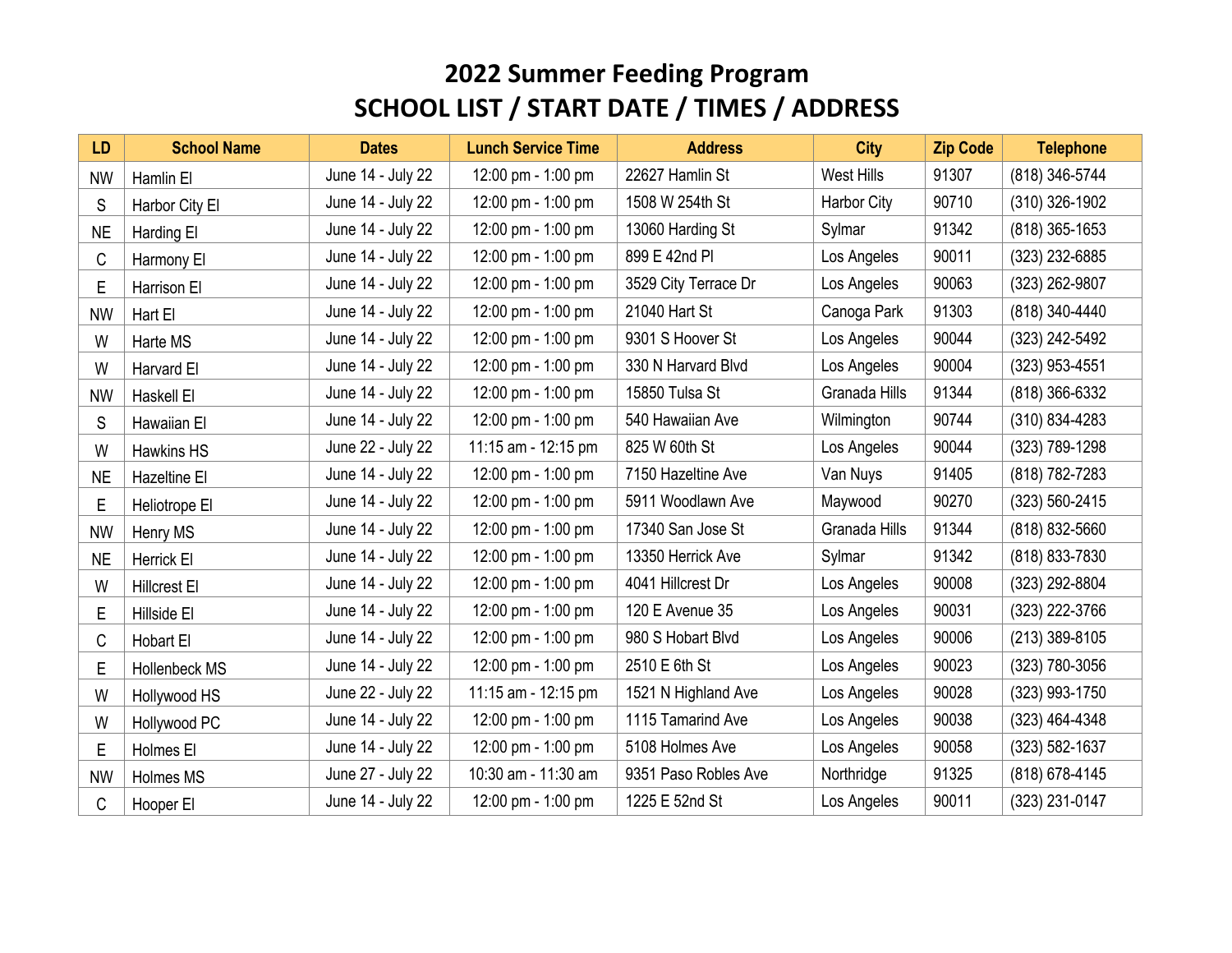| <b>LD</b> | <b>School Name</b>    | <b>Dates</b>      | <b>Lunch Service Time</b> | <b>Address</b>       | <b>City</b>        | <b>Zip Code</b> | <b>Telephone</b>   |
|-----------|-----------------------|-------------------|---------------------------|----------------------|--------------------|-----------------|--------------------|
| C         | Hoover El             | June 14 - July 22 | 12:00 pm - 1:00 pm        | 2726 Francis Ave     | Los Angeles        | 90005           | (213) 382-3561     |
| E         | Hope El               | June 14 - July 22 | 12:00 pm - 1:00 pm        | 7560 State St        | Huntington<br>Park | 90255           | (323) 586-5707     |
| W         | Horace Mann Community | June 14 - July 22 | 12:00 pm - 1:00 pm        | 7001 S St Andrews PI | Los Angeles        | 90047           | (323) 759-5528     |
| <b>NE</b> | Hubbard El            | June 14 - July 22 | 12:00 pm - 1:00 pm        | 13325 Hubbard St     | Sylmar             | 91342           | (818) 367-8444     |
| С         | Huerta El             | June 14 - July 22 | 12:00 pm - 1:00 pm        | 260 E 31st St        | Los Angeles        | 90011           | (323) 846-4834     |
| E         | Hughes El             | June 14 - July 22 | 12:00 pm - 1:00 pm        | 4242 Clara St        | Cudahy             | 90201           | (323) 771-6951     |
| E         | Humphreys El          | June 14 - July 22 | 12:00 pm - 1:00 pm        | 500 S Humphreys Ave  | Los Angeles        | 90022           | (323) 269-1447     |
| E         | Huntington Drive El   | June 14 - July 22 | 12:00 pm - 1:00 pm        | 4435 N Huntington Dr | Los Angeles        | 90032           | (323) 222-1439     |
| E         | Huntington Park El    | June 14 - July 22 | 12:00 pm - 1:00 pm        | 6055 Corona Ave      | Huntington<br>Park | 90255           | (323) 869-5958     |
| E         | Independence El       | June 14 - July 22 | 12:00 pm - 1:00 pm        | 8435 Victoria Ave    | South Gate         | 90280           | (323) 569-3028     |
| С         | Jefferson HS          | June 22 - July 22 | 11:15 am - 12:15 pm       | 1319 E 41st St       | Los Angeles        | 90011           | (323) 521-1259     |
| С         | Jones El              | June 14 - July 22 | 12:00 pm - 1:00 pm        | 900 E 33rd St        | Los Angeles        | 90011           | (323) 235-7949     |
| S         | Jordan HS             | June 22 - July 22 | 11:15 am - 12:15 pm       | 2265 E 103rd St      | Los Angeles        | 90002           | $(323) 568 - 4167$ |
| E         | Kennedy El            | June 14 - July 22 | 12:00 pm - 1:00 pm        | 4010 E Ramboz Drive  | Los Angeles        | 90063           | (323) 261-6020     |
| <b>NE</b> | Kester El             | June 14 - July 22 | 12:00 pm - 1:00 pm        | 5353 Kester Ave      | Van Nuys           | 91411           | (818) 786-2284     |
| C         | Kim Academy MS        | June 14 - July 22 | 12:00 pm - 1:00 pm        | 615 S Shatto PI      | Los Angeles        | 90005           | (213) 739-6519     |
| C         | Kim, Charles El       | June 14 - July 22 | 12:00 pm - 1:00 pm        | 225 S Oxford Ave     | Los Angeles        | 90004           | (213) 443-4047     |
| C         | King Jr El            | June 14 - July 22 | 12:00 pm - 1:00 pm        | 3989 S Hobart Blvd   | Los Angeles        | 90062           | (323) 294-0580     |
| C         | King MS               | June 14 - July 22 | 12:00 pm - 1:00 pm        | 4201 Fountain Ave    | Los Angeles        | 90029           | (323) 644-6707     |
| S         | King-Drew HS          | June 22 - July 22 | 11:15 am - 12:15 pm       | 1601 E 120th St      | Los Angeles        | 90059           | (323) 566-8853     |
| W         | Kingsley El           | June 14 - July 22 | 12:00 pm - 1:00 pm        | 5200 W Virginia Ave  | Los Angeles        | 90029           | (323) 644-7707     |
| <b>NE</b> | Kittridge El          | June 14 - July 22 | 12:00 pm - 1:00 pm        | 13619 Kittridge St   | Van Nuys           | 91401           | (818) 782-3283     |
| <b>NW</b> | Knollwood El          | June 14 - July 22 | 12:00 pm - 1:00 pm        | 11822 Gerald Ave     | Granada Hills      | 91344           | (818) 363-7040     |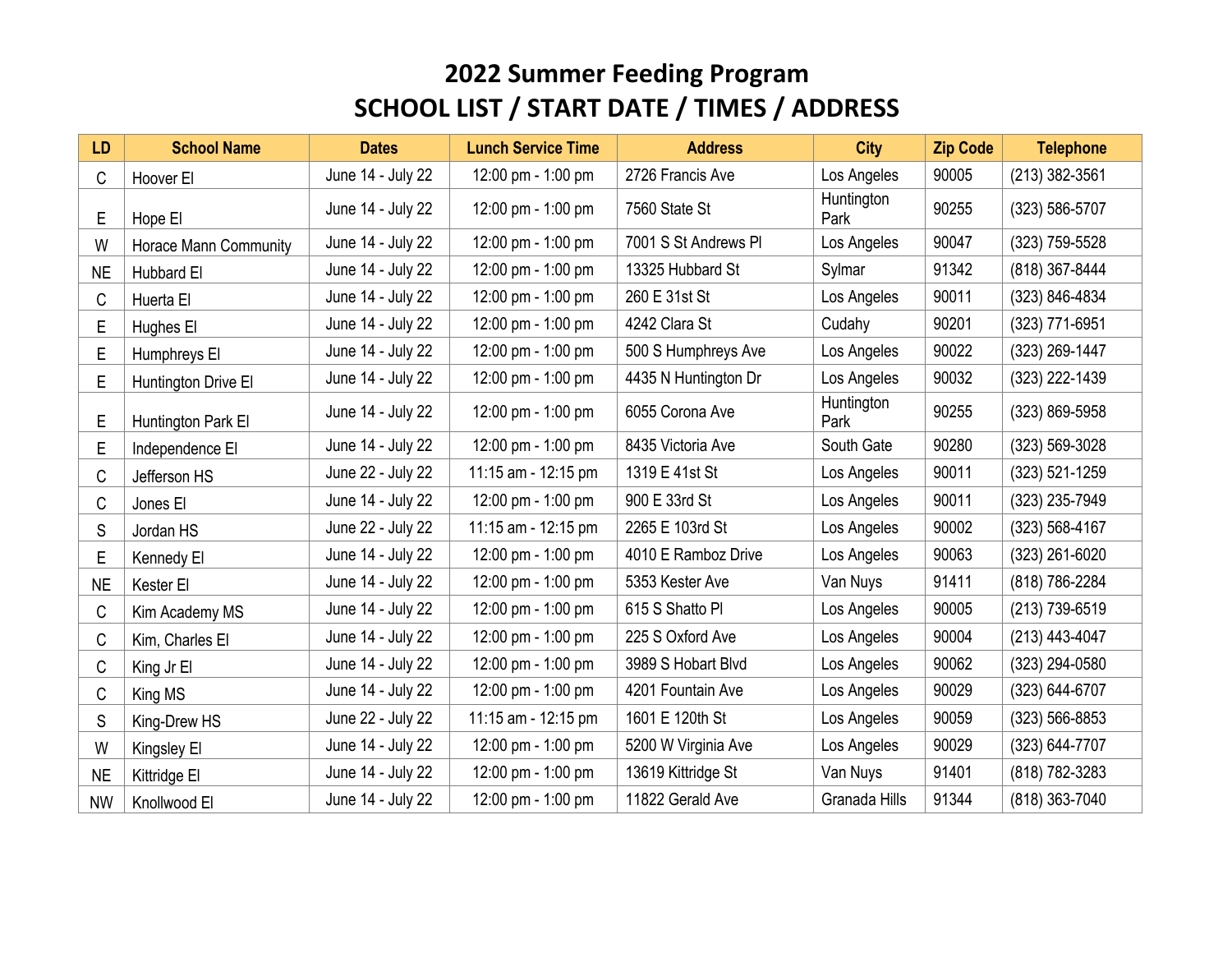| <b>LD</b> | <b>School Name</b> | <b>Dates</b>      | <b>Lunch Service Time</b> | <b>Address</b>            | <b>City</b>               | <b>Zip Code</b> | <b>Telephone</b> |
|-----------|--------------------|-------------------|---------------------------|---------------------------|---------------------------|-----------------|------------------|
| S         | Knox El            | June 14 - July 22 | 12:00 pm - 1:00 pm        | 8919 S Main St            | Los Angeles               | 90003           | (323) 565-2970   |
| <b>NE</b> | Korenstein El      | June 14 - July 22 | 12:00 pm - 1:00 pm        | 7650 Ben Ave              | <b>North</b><br>Hollywood | 91605           | (818) 255-4154   |
| W         | La Salle El        | June 14 - July 22 | 12:00 pm - 1:00 pm        | 8715 La Salle Ave         | Los Angeles               | 90047           | (323) 759-7815   |
| <b>NW</b> | Lake Balboa CP     | June 14 - July 22 | 12:00 pm - 1:00 pm        | 6701 Balboa Blvd          | Lake Balboa               | 91406           | (818) 996-8011   |
| C         | LaMotte El         | June 14 - July 22 | 12:00 pm - 1:00 pm        | 4410 Orchard Ave          | Los Angeles               | 90037           | (323) 235-8360   |
| E         | Lane El            | June 14 - July 22 | 12:00 pm - 1:00 pm        | 1500 Avenida Cesar Chavez | Monterey Park             | 91754           | (323) 262-4825   |
| <b>NW</b> | Langdon El         | June 14 - July 22 | 12:00 pm - 1:00 pm        | 8817 Langdon Ave          | North Hills               | 91343           | (818) 892-1930   |
| <b>NE</b> | Lankershim El      | June 14 - July 22 | 12:00 pm - 1:00 pm        | 5250 Bakman Ave           | <b>North</b><br>Hollywood | 91601           | (818) 761-0417   |
| <b>NW</b> | Lassen El          | June 14 - July 22 | 12:00 pm - 1:00 pm        | 15017 Superior St         | North Hills               | 91343           | (818) 893-8593   |
| E         | Latona El          | June 14 - July 22 | 12:00 pm - 1:00 pm        | 4312 Berenice Ave         | Los Angeles               | 90031           | (323) 225-2722   |
| W         | Laurel El          | June 14 - July 22 | 12:00 pm - 1:00 pm        | 925 N Hayworth Ave        | Los Angeles               | 90046           | (323) 654-0166   |
| <b>NW</b> | Lawrence MS        | June 14 - July 22 | 12:00 pm - 1:00 pm        | 10100 Variel Ave          | Chatsworth                | 91311           | (818) 678-7957   |
| W         | Le Conte MS        | June 14 - July 22 | 12:00 pm - 1:00 pm        | 1316 N Bronson Ave        | Hollywood                 | 90028           | (323) 308-1747   |
| S         | Leapwood El        | June 14 - July 22 | 12:00 pm - 1:00 pm        | 19302 Leapwood Ave        | Carson                    | 90746           | (310) 532-2106   |
| C         | Lee El             | June 14 - July 22 | 12:00 pm - 1:00 pm        | 3600 Council St           | Los Angeles               | 90004           | (213) 368-8746   |
| Е         | Legacy HS          | June 22 - July 22 | 11:15 am - 12:15 pm       | 5225 Tweedy Blvd          | South Gate                | 90280           | (323) 357-7509   |
| S         | Leland El          | June 14 - July 22 | 12:00 pm - 1:00 pm        | 2120 S Leland St          | San Pedro                 | 90731           | (310) 833-2970   |
| <b>NW</b> | Lemay El           | June 14 - July 22 | 12:00 pm - 1:00 pm        | 17520 Vanowen St          | Lake Balboa               | 91406           | (818) 344-9422   |
| Е         | Liberty El         | June 14 - July 22 | 12:00 pm - 1:00 pm        | 2728 Liberty Blvd         | South Gate                | 90280           | (323) 582-1426   |
| C         | <b>Liechty MS</b>  | June 14 - July 22 | 12:00 pm - 1:00 pm        | 650 S Union Ave           | Los Angeles               | 90017           | (213) 989-1291   |
| <b>NW</b> | Liggett El         | June 14 - July 22 | 12:00 pm - 1:00 pm        | 9373 Moonbeam Ave         | Panorama City             | 91402           | (818) 893-4067   |
| Е         | Lillian El         | June 14 - July 22 | 12:00 pm - 1:00 pm        | 5909 Lillian St           | Los Angeles               | 90001           | (323) 583-7450   |
| <b>NW</b> | Limerick El        | June 14 - July 22 | 12:00 pm - 1:00 pm        | 8530 Limerick Ave         | Winnetka                  | 91306           | (818) 341-2961   |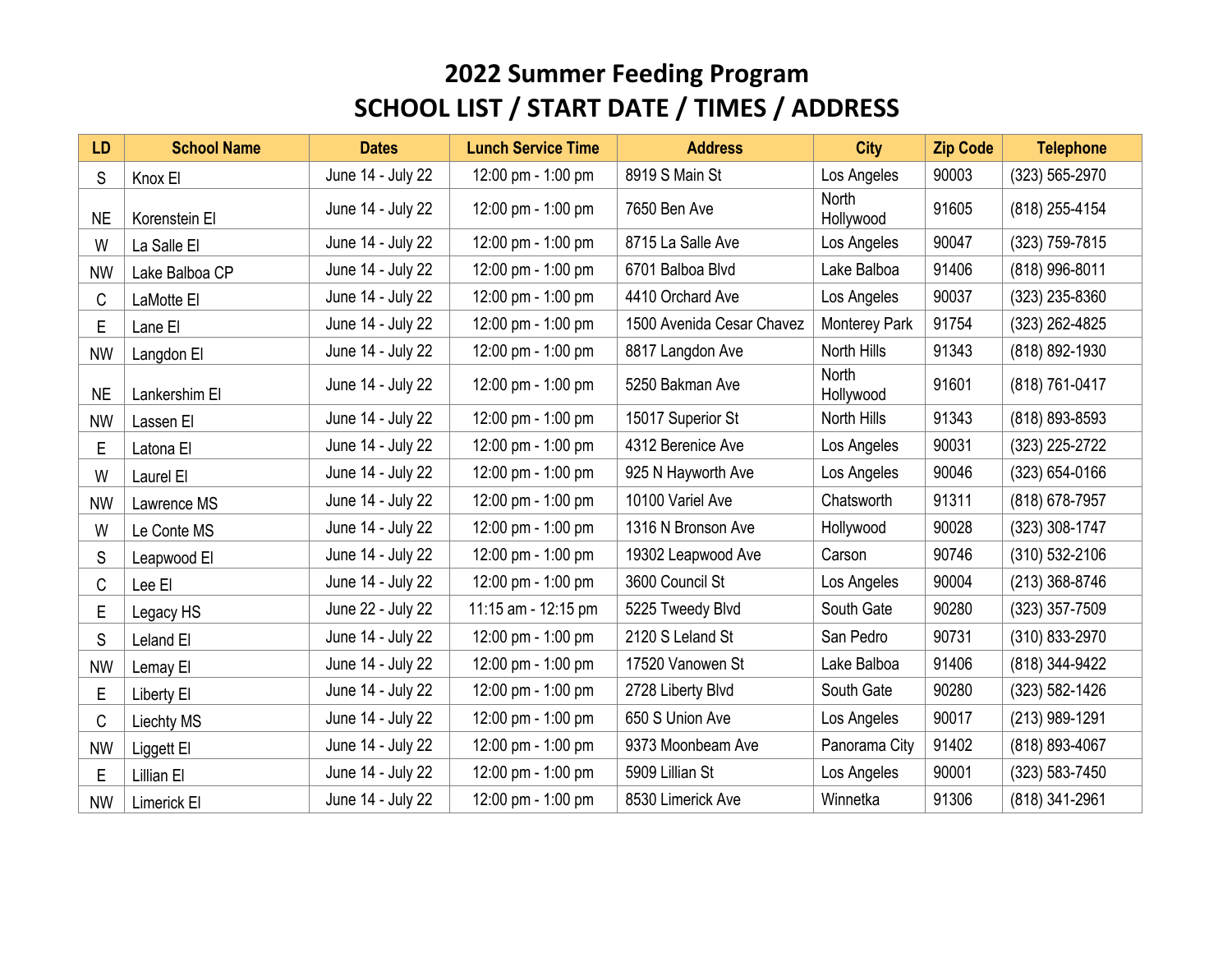| <b>LD</b> | <b>School Name</b>     | <b>Dates</b>      | <b>Lunch Service Time</b> | <b>Address</b>       | <b>City</b>        | <b>Zip Code</b> | <b>Telephone</b> |
|-----------|------------------------|-------------------|---------------------------|----------------------|--------------------|-----------------|------------------|
| C         | Lizarraga El           | June 14 - July 22 | 12:00 pm - 1:00 pm        | 401 E 40th PI        | Los Angeles        | 90011           | (323) 235-6967   |
| C         | Lockwood El            | June 14 - July 22 | 12:00 pm - 1:00 pm        | 4345 Lockwood Ave    | Los Angeles        | 90029           | (323) 660-8076   |
| С         | Logan El               | June 14 - July 22 | 12:00 pm - 1:00 pm        | 1711 W Montana St    | Los Angeles        | 90026           | (213) 484-9542   |
| E         | Loma Vista El          | June 14 - July 22 | 12:00 pm - 1:00 pm        | 3629 E 58th St       | Maywood            | 90270           | (323) 583-7611   |
| S         | Lomita Magnet          | June 14 - July 22 | 12:00 pm - 1:00 pm        | 2211 247th St        | Lomita             | 90717           | (310) 326-3021   |
| E         | Lorena El              | June 14 - July 22 | 12:00 pm - 1:00 pm        | 1015 S Lorena St     | Los Angeles        | 90023           | (323) 262-9037   |
| E         | Loreto El              | June 14 - July 22 | 12:00 pm - 1:00 pm        | 3408 Arroyo Seco Ave | Los Angeles        | 90065           | (323) 223-9567   |
| <b>NW</b> | Lorne El               | June 14 - July 22 | 12:00 pm - 1:00 pm        | 17440 Lorne St       | Northridge         | 91325           | (818) 344-0540   |
| C         | Los Angeles Academy MS | June 14 - July 22 | 12:00 pm - 1:00 pm        | 644 E 56th St        | Los Angeles        | 90011           | (323) 238-1861   |
| W         | Los Angeles CES HS     | June 22 - July 22 | 11:15 am - 12:15 pm       | 5931 W 18th St       | Los Angeles        | 90035           | (323) 549-5950   |
| C         | Los Angeles El         | June 14 - July 22 | 12:00 pm - 1:00 pm        | 1211 S Hobart Blvd   | Los Angeles        | 90006           | (323) 734-5847   |
| W         | Los Angeles HS         | June 14 - July 22 | 12:00 pm - 1:00 pm        | 4650 W Olympic Blvd  | Los Angeles        | 90019           | (323) 900-2744   |
| W         | Loyola Village El      | June 14 - July 22 | 12:00 pm - 1:00 pm        | 8821 Villanova Ave   | Los Angeles        | 90045           | (310) 670-0072   |
| C         | MacArthur Park El      | June 14 - July 22 | 12:00 pm - 1:00 pm        | 2300 W 7th St        | Los Angeles        | 90057           | (213) 381-7836   |
| C         | Mack El                | June 14 - July 22 | 12:00 pm - 1:00 pm        | 3020 S Catalina St   | Los Angeles        | 90007           | (323) 730-7658   |
| <b>NE</b> | Maclay MS              | June 14 - July 22 | 12:00 pm - 1:00 pm        | 12540 Pierce Ave     | Pacoima            | 91331           | (818) 686-3820   |
| E         | Madison El             | June 14 - July 22 | 12:00 pm - 1:00 pm        | 9820 Madison Ave     | South Gate         | 90280           | (323) 568-3900   |
| <b>NE</b> | <b>Madison MS</b>      | June 22 - July 22 | 11:15 am - 12:15 pm       | 13000 Hart St        | North<br>Hollywood | 91605           | (818) 765-7300   |
| C         | Magnolia El            | June 14 - July 22 | 12:00 pm - 1:00 pm        | 1626 S Orchard Ave   | Los Angeles        | 90006           | (213) 749-2797   |
| C         | Main El                | June 14 - July 22 | 12:00 pm - 1:00 pm        | 129 E 53rd St        | Los Angeles        | 90011           | (323) 233-1642   |
| E         | Malabar El             | June 14 - July 22 | 12:00 pm - 1:00 pm        | 3200 E Malabar St    | Los Angeles        | 90063           | (323) 263-4018   |
| S         | Manchester El          | June 14 - July 22 | 12:00 pm - 1:00 pm        | 661 W 87th St        | Los Angeles        | 90044           | (323) 759-0480   |
| W         | Manhattan El           | June 14 - July 22 | 12:00 pm - 1:00 pm        | 1850 W 96th St       | Los Angeles        | 90047           | (323) 756-0065   |
| С         | Manual Arts HS         | June 22 - July 22 | 11:15 am - 12:15 pm       | 4131 S Vermont Ave   | Los Angeles        | 90037           | (323) 846-7357   |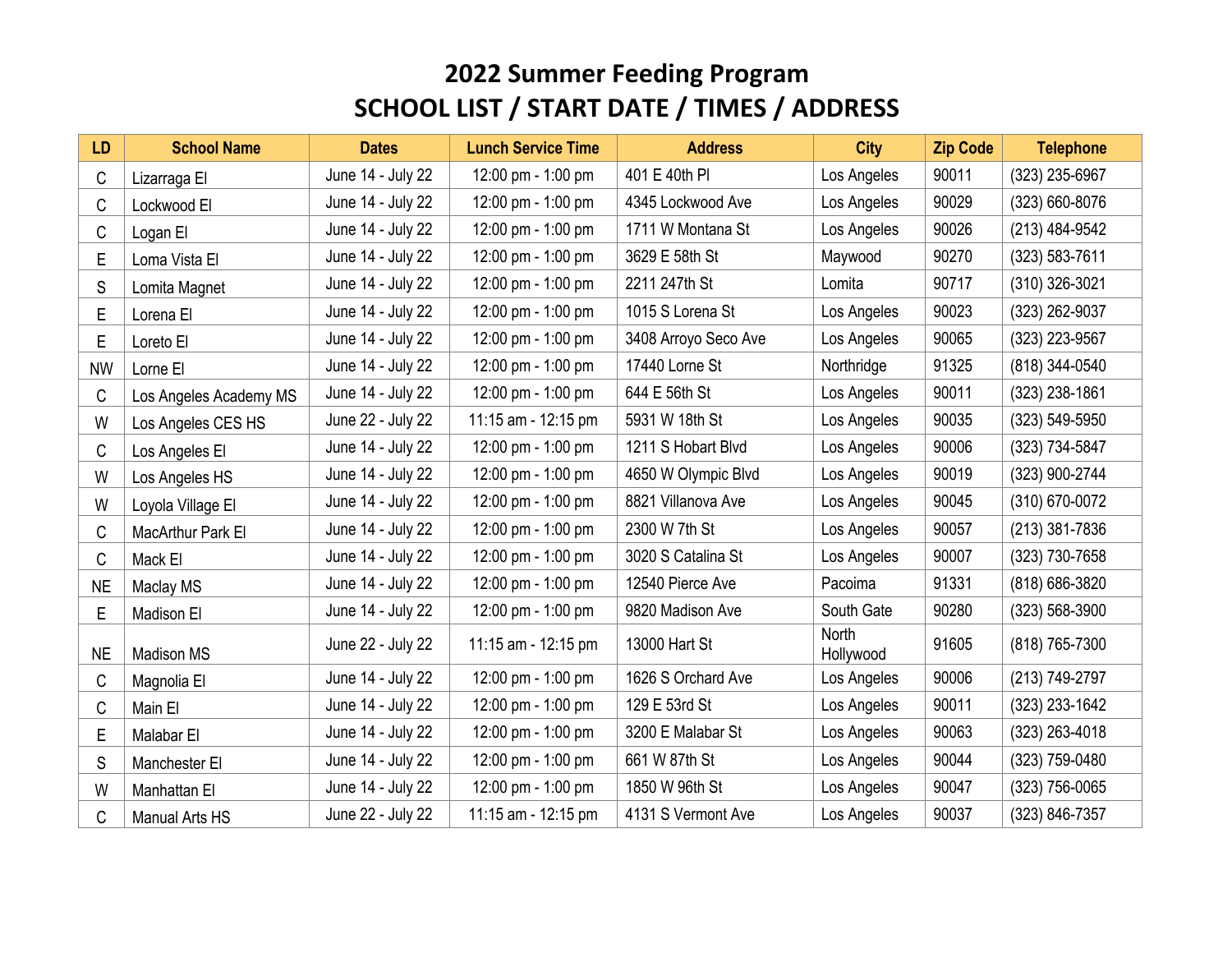| <b>LD</b> | <b>School Name</b> | <b>Dates</b>      | <b>Lunch Service Time</b> | <b>Address</b>       | <b>City</b>        | <b>Zip Code</b> | <b>Telephone</b> |
|-----------|--------------------|-------------------|---------------------------|----------------------|--------------------|-----------------|------------------|
| E         | Marianna El        | June 14 - July 22 | 12:00 pm - 1:00 pm        | 4215 E Gleason St    | Los Angeles        | 90063           | (323) 262-3418   |
| W         | Marina Del Rey MS  | June 14 - July 22 | 12:00 pm - 1:00 pm        | 12500 Braddock Dr    | Los Angeles        | 90066           | (310) 578-2788   |
| C         | Mariposa Nabi      | June 14 - July 22 | 12:00 pm - 1:00 pm        | 987 S Mariposa Ave   | Los Angeles        | 90006           | (213) 385-2315   |
| S         | Markham MS         | June 14 - July 22 | 12:00 pm - 1:00 pm        | 1650 E 104th St      | Los Angeles        | 90002           | (323) 568-5548   |
| E         | Marquez HS         | June 22 - July 22 | 11:15 am - 12:15 pm       | 6361 Cottage St      | Huntington<br>Park | 90255           | (323) 584-3819   |
| C         | Marshall HS        | June 22 - July 22 | 11:15 am - 12:15 pm       | 3939 Tracy St        | Los Angeles        | 90027           | (323) 671-1448   |
| W         | Marvin El          | June 14 - July 22 | 12:00 pm - 1:00 pm        | 2411 Marvin Ave      | Los Angeles        | 90016           | (323) 937-2744   |
| <b>NW</b> | Mayall El          | June 14 - July 22 | 12:00 pm - 1:00 pm        | 16701 Mayall St      | North Hills        | 91343           | (818) 363-8707   |
| C         | Mayberry El        | June 14 - July 22 | 12:00 pm - 1:00 pm        | 2414 Mayberry St     | Los Angeles        | 90026           | (213) 483-4110   |
| E         | Maywood Academy HS | June 22 - July 22 | 11:15 am - 12:15 pm       | 6125 Pine Ave        | Maywood            | 90270           | (323) 838-6098   |
| E         | Maywood El         | June 14 - July 22 | 12:00 pm - 1:00 pm        | 5200 Cudahy Ave      | Maywood            | 90270           | (323) 890-2454   |
| W         | Melrose El         | June 14 - July 22 | 12:00 pm - 1:00 pm        | 731 N Detroit St     | Los Angeles        | 90046           | (323) 938-6821   |
| <b>NW</b> | Melvin El          | June 14 - July 22 | 12:00 pm - 1:00 pm        | 7700 Melvin Ave      | Reseda             | 91335           | (818) 885-8200   |
| E         | Mendez LC          | June 22 - July 22 | 11:15 am - 12:15 pm       | 1200 Plaza Del Sol   | Los Angeles        | 90033           | (323) 981-5422   |
| C         | Menlo El           | June 14 - July 22 | 12:00 pm - 1:00 pm        | 4156 Menlo Ave       | Los Angeles        | 90037           | (323) 232-5011   |
| S         | Meyler El          | June 14 - July 22 | 12:00 pm - 1:00 pm        | 1123 W 223rd St      | Torrance           | 90502           | (310) 328-0368   |
| C         | Micheltorena El    | June 14 - July 22 | 12:00 pm - 1:00 pm        | 1511 Micheltorena St | Los Angeles        | 90026           | (323) 665-6741   |
| W         | Mid-City Prescott  | June 14 - July 22 | 12:00 pm - 1:00 pm        | 3150 W Adams Blvd    | Los Angeles        | 90018           | (323) 735-6824   |
| E         | Middleton El       | June 14 - July 22 | 12:00 pm - 1:00 pm        | 6537 Malabar St      | Huntington<br>Park | 90255           | (323) 582-1744   |
| Ε         | Miles El           | June 14 - July 22 | 12:00 pm - 1:00 pm        | 6720 Miles Ave       | Huntington<br>Park | 90255           | (323) 582-1733   |
| S         | Miller El          | June 14 - July 22 | 12:00 pm - 1:00 pm        | 830 W 77th St        | Los Angeles        | 90044           | (323) 752-9841   |
| S         | Miramonte El       | June 14 - July 22 | 12:00 pm - 1:00 pm        | 1400 E 68th St       | Los Angeles        | 90001           | (323) 582-1701   |
| <b>NE</b> | Monlux El          | June 14 - July 22 | 12:00 pm - 1:00 pm        | 6051 Bellaire Ave    | North<br>Hollywood | 91606           | (818) 762-1568   |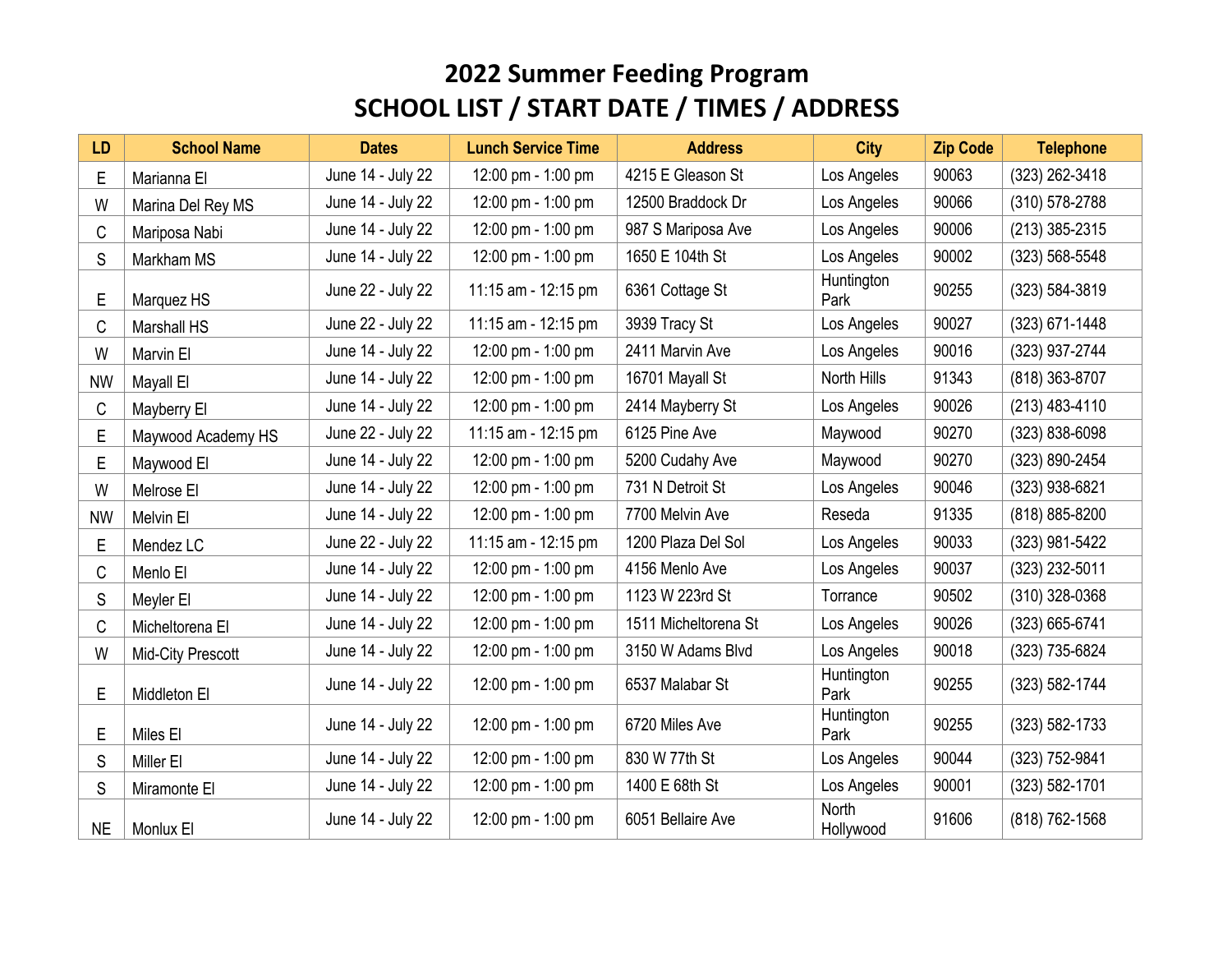| <b>LD</b> | <b>School Name</b>   | <b>Dates</b>      | <b>Lunch Service Time</b> | <b>Address</b>       | <b>City</b>        | <b>Zip Code</b> | <b>Telephone</b> |
|-----------|----------------------|-------------------|---------------------------|----------------------|--------------------|-----------------|------------------|
| <b>NW</b> | Monroe HS            | June 22 - July 22 | 11:15 am - 12:15 pm       | 9229 Haskell Ave     | North Hills        | 91343           | (818) 830-4275   |
| Е         | Montara El           | June 14 - July 22 | 12:00 pm - 1:00 pm        | 10018 Montara Ave    | South Gate         | 90280           | (323) 569-7835   |
| С         | Monte Vista El       | June 14 - July 22 | 12:00 pm - 1:00 pm        | 5423 Monte Vista St  | Los Angeles        | 90042           | (323) 255-3834   |
| S         | Moore El             | June 14 - July 22 | 12:00 pm - 1:00 pm        | 1321 E 61st St       | Los Angeles        | 90001           | (323) 277-2310   |
| <b>NE</b> | Morningside El       | June 14 - July 22 | 12:00 pm - 1:00 pm        | 576 N Maclay Ave     | San Fernando       | 91340           | (818) 361-6613   |
| <b>NW</b> | Mosk El              | June 14 - July 22 | 12:00 pm - 1:00 pm        | 7335 Lubao Ave       | Winnetka           | 91306           | (818) 700-2032   |
| <b>NE</b> | Mount Gleason MS     | June 14 - July 22 | 12:00 pm - 1:00 pm        | 10965 Mt Gleason Ave | Sunland            | 91040           | (818) 951-2696   |
| <b>NE</b> | Mountain View El     | June 14 - July 22 | 12:00 pm - 1:00 pm        | 6410 Olcott St       | Tujunga            | 91042           | (818) 352-1544   |
| W         | Muir MS              | June 14 - July 22 | 12:00 pm - 1:00 pm        | 5929 S Vermont Ave   | Los Angeles        | 90044           | (323) 565-2292   |
| <b>NW</b> | <b>Mulholland MS</b> | June 14 - July 22 | 12:00 pm - 1:00 pm        | 17120 Vanowen St     | Lake Balboa        | 91406           | (818) 609-2546   |
| E         | Multnomah El         | June 14 - July 22 | 12:00 pm - 1:00 pm        | 2101 N Indiana Ave   | Los Angeles        | 90032           | (323) 227-0531   |
| E         | Murchison El         | June 14 - July 22 | 12:00 pm - 1:00 pm        | 1501 Murchison St    | Los Angeles        | 90033           | (323) 225-5181   |
| <b>NW</b> | Napa El              | June 14 - July 22 | 12:00 pm - 1:00 pm        | 19010 Napa St        | Northridge         | 91324           | (818) 885-1533   |
| S         | Narbonne HS          | June 22 - July 22 | 11:15 am - 12:15 pm       | 24300 S Western Ave  | <b>Harbor City</b> | 90710           | $(310)$ 257-7163 |
| C         | Nava LA              | June 14 - July 22 | 12:00 pm - 1:00 pm        | 1420 E Adams Blvd    | Los Angeles        | 90011           | (323) 846-2215   |
| <b>NW</b> | Nevada El            | June 14 - July 22 | 12:00 pm - 1:00 pm        | 22120 Chase St       | <b>West Hills</b>  | 91304           | (818) 340-4162   |
| C         | Nevin El             | June 14 - July 22 | 12:00 pm - 1:00 pm        | 1569 E 32nd St       | Los Angeles        | 90011           | (323) 231-4524   |
| <b>NW</b> | Newcastle El         | June 14 - July 22 | 12:00 pm - 1:00 pm        | 6520 Newcastle Ave   | Reseda             | 91335           | (818) 343-7975   |
| Ε         | Nightingale MS       | June 14 - July 22 | 12:00 pm - 1:00 pm        | 3311 N Figueroa St   | Los Angeles        | 90065           | (323) 224-4863   |
| E         | Nimitz MS            | June 14 - July 22 | 12:00 pm - 1:00 pm        | 6021 Carmelita Ave   | Huntington<br>Park | 90255           | (323) 887-5457   |
| C         | Ninth St El          | June 14 - July 22 | 12:00 pm - 1:00 pm        | 835 Stanford Ave     | Los Angeles        | 90021           | (213) 896-2616   |
| <b>NE</b> | Noble El             | June 14 - July 22 | 12:00 pm - 1:00 pm        | 8329 Noble Ave       | North Hills        | 91343           | (818) 894-1433   |
| C         | Normandie El         | June 14 - July 22 | 12:00 pm - 1:00 pm        | 4505 S Raymond Ave   | Los Angeles        | 90037           | (323) 294-6186   |
| S         | Normont El           | June 14 - July 22 | 12:00 pm - 1:00 pm        | 1001 W 253rd St      | <b>Harbor City</b> | 90710           | (310) 534-3181   |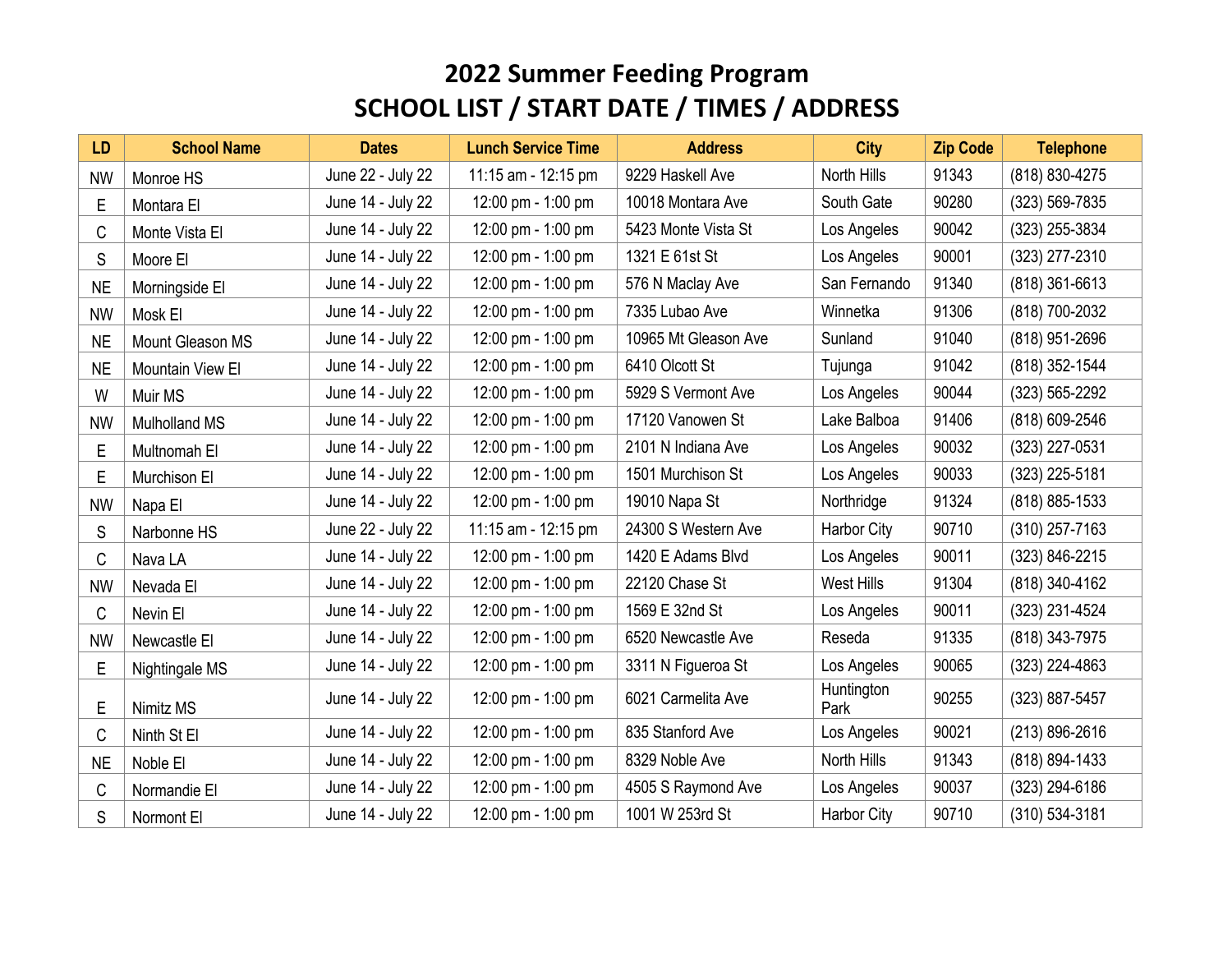| <b>LD</b> | <b>School Name</b>       | <b>Dates</b>      | <b>Lunch Service Time</b> | <b>Address</b>          | <b>City</b>               | <b>Zip Code</b> | <b>Telephone</b> |
|-----------|--------------------------|-------------------|---------------------------|-------------------------|---------------------------|-----------------|------------------|
| <b>NE</b> | North Hollywood HS       | June 22 - July 22 | 11:15 am - 12:15 pm       | 5231 Colfax Ave         | <b>North</b><br>Hollywood | 91601           | (818) 753-6253   |
| <b>NW</b> | Northridge Academy HS    | June 22 - July 22 | 11:15 am - 12:15 pm       | 9601 Zelzah Ave         | Northridge                | 91325           | (818) 700-2233   |
| <b>NW</b> | Northridge MS            | June 14 - July 22 | 12:00 pm - 1:00 pm        | 17960 Chase St          | Northridge                | 91325           | (818) 678-5195   |
| C         | Norwood El               | June 14 - July 22 | 12:00 pm - 1:00 pm        | 2020 Oak St             | Los Angeles               | 90007           | (213) 747-2368   |
| E         | Nueva Vista El           | June 14 - July 22 | 12:00 pm - 1:00 pm        | 4412 Randolph St        | Bell                      | 90201           | (323) 562-3886   |
| <b>NE</b> | O'Melveny El             | June 14 - July 22 | 12:00 pm - 1:00 pm        | 728 Woodworth St        | San Fernando              | 91340           | (818) 365-3853   |
| <b>NE</b> | Obama El                 | June 14 - July 22 | 12:00 pm - 1:00 pm        | 8150 Cedros Ave         | Panorama City             | 91402           | (818) 778-5436   |
| C         | Obama MS                 | June 14 - July 22 | 12:00 pm - 1:00 pm        | 1700 W 46th St          | Los Angeles               | 90062           | (323) 421-1712   |
| E         | Ochoa LC                 | June 14 - July 22 | 12:00 pm - 1:00 pm        | 5027 Live Oak St        | Cudahy                    | 90201           | (323) 560-0312   |
| S         | Olguin HS                | June 22 - July 22 | 11:15 am - 12:15 pm       | #N/A                    | #N/A                      | #N/A            | #N/A             |
| <b>NE</b> | Olive Vista MS           | June 14 - July 22 | 12:00 pm - 1:00 pm        | 14600 Tyler St          | Sylmar                    | 91342           | (818) 833-3993   |
| E         | <b>Orchard Academies</b> | June 14 - July 22 | 12:00 pm - 1:00 pm        | 6411 Orchard Ave        | Bell                      | 90201           | (323) 826-3905   |
| <b>NE</b> | Osceola El               | June 14 - July 22 | 12:00 pm - 1:00 pm        | 14940 Osceola St        | Sylmar                    | 91342           | (818) 362-2417   |
| W         | Overland El              | June 14 - July 22 | 12:00 pm - 1:00 pm        | 10650 Ashby Ave         | Los Angeles               | 90064           | (310) 837-1981   |
| <b>NE</b> | Oxnard El                | June 14 - July 22 | 12:00 pm - 1:00 pm        | 10912 Oxnard St         | North<br>Hollywood        | 91606           | (818) 766-5688   |
| <b>NE</b> | Pacoima MS               | June 14 - July 22 | 12:00 pm - 1:00 pm        | 9919 Laurel Canyon Blvd | Pacoima                   | 91331           | (818) 686-4275   |
| W         | Palms El                 | June 14 - July 22 | 12:00 pm - 1:00 pm        | 3520 Motor Ave          | Los Angeles               | 90034           | (310) 838-5872   |
| W         | Palms MS                 | June 14 - July 22 | 12:00 pm - 1:00 pm        | 10860 Woodbine St       | Los Angeles               | 90034           | (310) 253-7640   |
| <b>NW</b> | Panorama City El         | June 14 - July 22 | 12:00 pm - 1:00 pm        | 8600 Kester Ave         | Panorama City             | 91402           | (818) 895-4237   |
| <b>NE</b> | Panorama HS              | June 22 - July 22 | 11:15 am - 12:15 pm       | 8015 Van Nuys Bl        | Panorama City             | 91402           | (818) 909-4557   |
| Е         | Park El                  | June 14 - July 22 | 12:00 pm - 1:00 pm        | 8020 Park Ave           | Cudahy                    | 90201           | (323) 773-1560   |
| S         | Park Western El          | June 14 - July 22 | 12:00 pm - 1:00 pm        | 1214 Park Western PI    | San Pedro                 | 90732           | (310) 832-4005   |
| <b>NW</b> | Parks, Rosa LC           | June 14 - July 22 | 12:00 pm - 1:00 pm        | 8855 Noble Ave          | North Hills               | 91343           | (818) 895-9632   |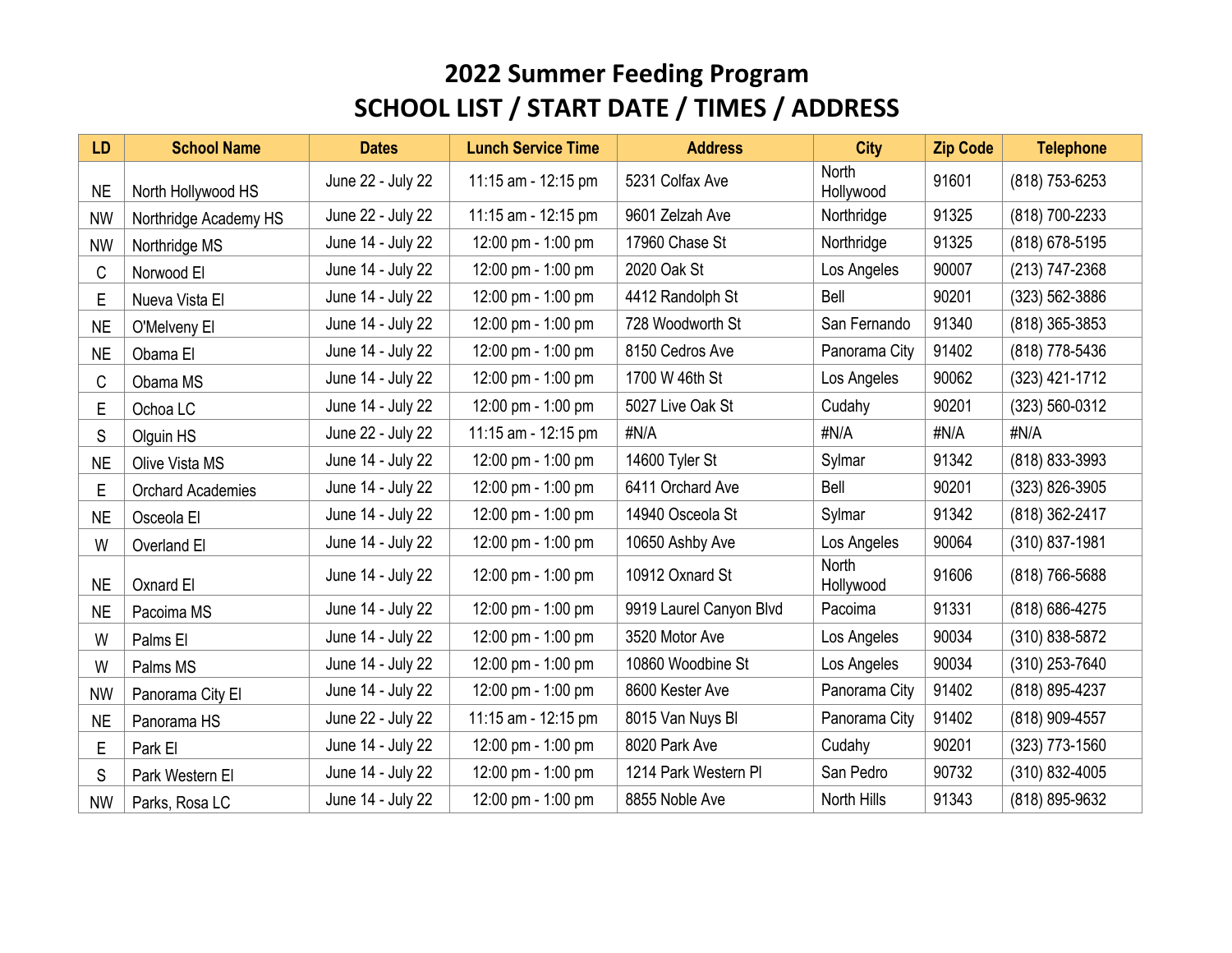| <b>LD</b> | <b>School Name</b>                 | <b>Dates</b>      | <b>Lunch Service Time</b> | <b>Address</b>       | <b>City</b>   | <b>Zip Code</b> | <b>Telephone</b> |
|-----------|------------------------------------|-------------------|---------------------------|----------------------|---------------|-----------------|------------------|
| S         | Parmelee El                        | June 14 - July 22 | 12:00 pm - 1:00 pm        | 1338 E 76th PI       | Los Angeles   | 90001           | (323) 589-4205   |
| <b>NW</b> | Parthenia El                       | June 14 - July 22 | 12:00 pm - 1:00 pm        | 16825 Napa St        | North Hills   | 91343           | (818) 895-5289   |
| W         | Paseo Del Rey El                   | June 14 - July 22 | 12:00 pm - 1:00 pm        | 7751 Paseo Del Rey   | Playa Del Rey | 90293           | (310) 823-3750   |
| S         | Peary MS                           | June 14 - July 22 | 12:00 pm - 1:00 pm        | 1415 W Gardena Blvd  | Gardena       | 90247           | (310) 225-4262   |
| <b>NE</b> | Pinewood El                        | June 14 - July 22 | 12:00 pm - 1:00 pm        | 10111 Silverton Ave  | Tujunga       | 91042           | (818) 353-4935   |
| W         | Pio Pico MS                        | June 14 - July 22 | 12:00 pm - 1:00 pm        | 1512 S Arlington Ave | Los Angeles   | 90019           | (323) 737-7017   |
| <b>NE</b> | <b>Plainview El</b>                | June 14 - July 22 | 12:00 pm - 1:00 pm        | 10819 Plainview Ave  | Tujunga       | 91042           | (818) 353-1738   |
| C         | Plasencia El                       | June 14 - July 22 | 12:00 pm - 1:00 pm        | 1321 Cortez St       | Los Angeles   | 90026           | (213) 975-0269   |
| <b>NW</b> | Plummer El                         | June 14 - July 22 | 12:00 pm - 1:00 pm        | 9340 Noble Ave       | North Hills   | 91343           | (818) 892-0185   |
| S         | Point Fermin El                    | June 14 - July 22 | 12:00 pm - 1:00 pm        | 3333 Kerckhoff Ave   | San Pedro     | 90731           | (310) 833-1033   |
| C         | Politi El                          | June 14 - July 22 | 12:00 pm - 1:00 pm        | 2481 W 11th St       | Los Angeles   | 90006           | (213) 381-7462   |
| <b>NE</b> | Poly HS                            | June 22 - July 22 | 11:15 am - 12:15 pm       | 12431 Roscoe Blvd    | Sun Valley    | 91352           | (818) 394-3650   |
| <b>NW</b> | Porter MS                          | June 22 - July 22 | 11:15 am - 12:15 pm       | 15960 Kingsbury St   | Granada Hills | 91344           | (818) 920-2766   |
| <b>NW</b> | Porter Ranch                       | June 14 - July 22 | 12:00 pm - 1:00 pm        | 12450 Mason Ave      | Porter Ranch  | 91326           | (818) 709-7133   |
| S         | President El                       | June 14 - July 22 | 12:00 pm - 1:00 pm        | 1465 W 243rd St      | Harbor City   | 90710           | (310) 326-7622   |
| S         | Purche El                          | June 14 - July 22 | 12:00 pm - 1:00 pm        | 13210 Purche Ave     | Gardena       | 90249           | (310) 329-8744   |
| W         | Queen Anne El                      | June 14 - July 22 | 12:00 pm - 1:00 pm        | 1212 Queen Anne Pl   | Los Angeles   | 90019           | (323) 939-6503   |
| <b>NE</b> | Ranchito El                        | June 14 - July 22 | 12:00 pm - 1:00 pm        | 7940 Ranchito Ave    | Panorama City | 91402           | (818) 786-1432   |
| S         | Rancho Dominguez Prep<br><b>HS</b> | June 22 - July 22 | 11:15 am - 12:15 pm       | 4110 Santa Fe Ave    | Long Beach    | 90810           | (310) 847-6427   |
| W         | Raymond El                         | June 14 - July 22 | 12:00 pm - 1:00 pm        | 7511 Raymond Ave     | Los Angeles   | 90044           | (323) 565-4591   |
| <b>NW</b> | Reseda El                          | June 14 - July 22 | 12:00 pm - 1:00 pm        | 7265 Amigo Ave       | Reseda        | 91335           | (818) 344-7266   |
| <b>NW</b> | Reseda HS                          | June 22 - July 22 | 11:15 am - 12:15 pm       | 18230 Kittridge St   | Reseda        | 91335           | (818) 758-3678   |
| W         | <b>Richland El</b>                 | June 27 - July 22 | 10:00 am - 11:00 am       | 11562 Richland Ave   | Los Angeles   | 90064           | (310) 478-8116   |
| C         | Ride El                            | June 14 - July 22 | 12:00 pm - 1:00 pm        | 1041 E 46th St       | Los Angeles   | 90011           | (323) 235-7128   |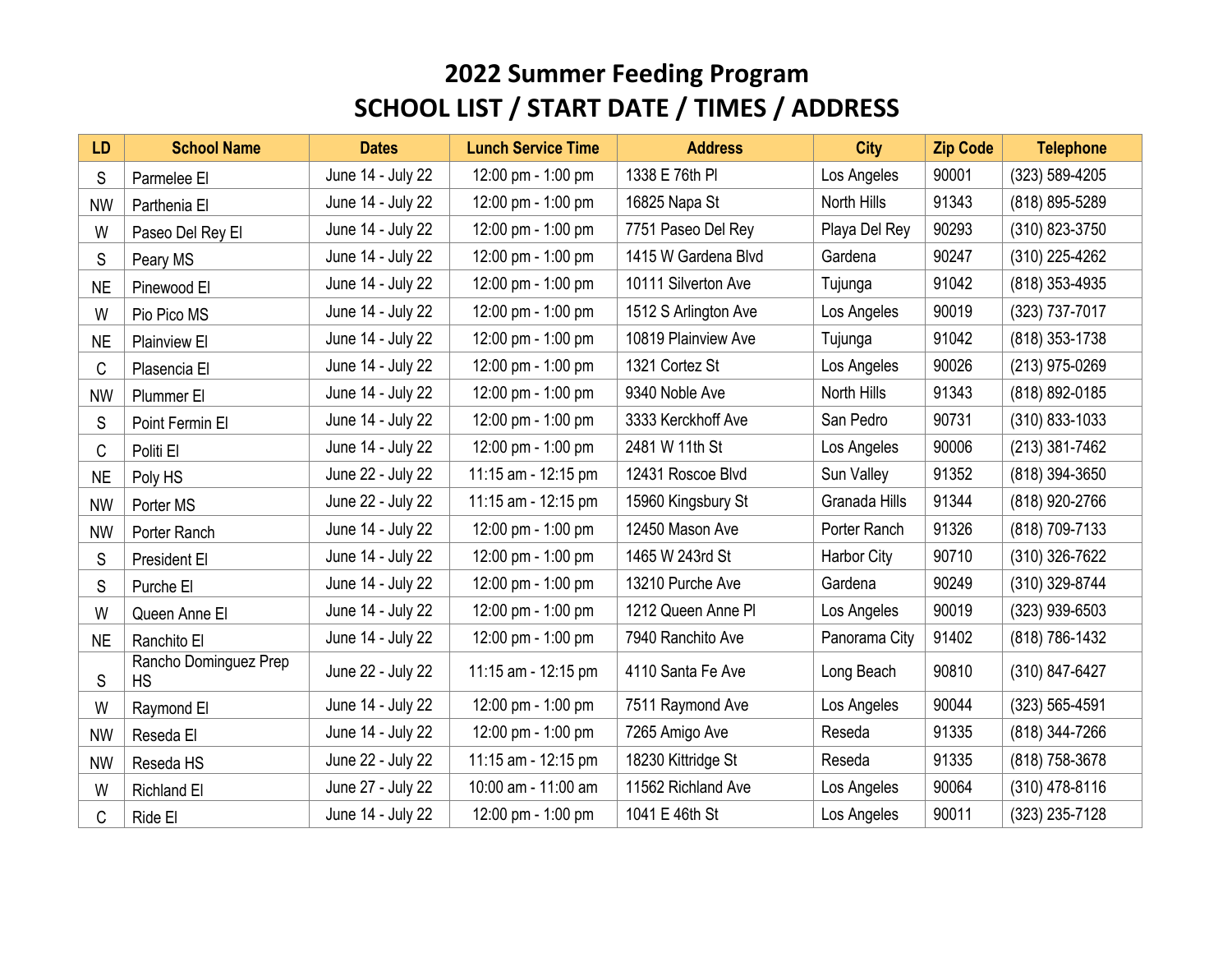| <b>LD</b> | <b>School Name</b> | <b>Dates</b>      | <b>Lunch Service Time</b> | <b>Address</b>          | <b>City</b>          | <b>Zip Code</b> | <b>Telephone</b> |
|-----------|--------------------|-------------------|---------------------------|-------------------------|----------------------|-----------------|------------------|
| S         | <b>Ritter El</b>   | June 14 - July 22 | 12:00 pm - 1:00 pm        | 11108 Watts Ave         | Los Angeles          | 90059           | (323) 566-6541   |
| S         | Rivera LC          | June 22 - July 22 | 11:15 am - 12:15 pm       | 6100 S Central Ave      | Los Angeles          | 90001           | (323) 846-2021   |
| C         | Rockdale El        | June 14 - July 22 | 12:00 pm - 1:00 pm        | 1303 Yosemite Dr        | Los Angeles          | 90041           | (323) 255-2263   |
| <b>NE</b> | Romer MS           | June 14 - July 22 | 12:00 pm - 1:00 pm        | 6501 Laurel Canyon Blvd | North<br>Hollywood   | 91606           | (818) 505-2265   |
| <b>NE</b> | Roscoe El          | June 14 - July 22 | 12:00 pm - 1:00 pm        | 10765 Strathern St      | Sun Valley           | 91352           | (818) 767-0918   |
| C         | Rosemont El        | June 14 - July 22 | 12:00 pm - 1:00 pm        | 421 N Rosemont Ave      | Los Angeles          | 90026           | (213) 483-3678   |
| W         | Rosewood El        | June 14 - July 22 | 12:00 pm - 1:00 pm        | 503 N Croft Ave         | Los Angeles          | 90048           | (323) 655-1045   |
| E         | Rowan El           | June 14 - July 22 | 12:00 pm - 1:00 pm        | 600 S Rowan Ave         | Los Angeles          | 90023           | (323) 362-1887   |
| C         | Roybal LC          | June 22 - July 22 | 11:15 am - 12:15 pm       | 1200 W Colton St        | Los Angeles          | 90026           | (213) 580-6423   |
| E         | Roybal-Allard El   | June 14 - July 22 | 12:00 pm - 1:00 pm        | 3232 Saturn Ave         | Huntington<br>Park   | 90255           | (323) 826-1650   |
| S         | Russell El         | June 14 - July 22 | 12:00 pm - 1:00 pm        | 1263 E Firestone Blvd   | Los Angeles          | 90001           | (323) 582-1689   |
| E         | San Antonio El     | June 14 - July 22 | 12:00 pm - 1:00 pm        | 6222 State St           | Huntington<br>Park   | 90255           | (323) 582-2793   |
| <b>NE</b> | San Fernando El    | June 14 - July 22 | 12:00 pm - 1:00 pm        | 1130 Mott St            | San Fernando         | 91340           | (818) 361-6011   |
| <b>NE</b> | San Fernando HS    | June 22 - July 22 | 10:00 am - 12:00 pm       | 11133 O'melveny Ave     | San Fernando         | 91340           | (818) 898-7680   |
| <b>NE</b> | San Fernando MS    | June 14 - July 22 | 12:00 pm - 1:00 pm        | 130 N Brand Blvd        | San Fernando         | 91340           | (818) 837-5405   |
| E         | San Gabriel El     | June 14 - July 22 | 12:00 pm - 1:00 pm        | 8628 San Gabriel Ave    | South Gate           | 90280           | (323) 566-4251   |
| <b>NW</b> | San Jose El        | June 14 - July 22 | 12:00 pm - 1:00 pm        | 14928 Clymer St         | <b>Mission Hills</b> | 91345           | (818) 361-9554   |
| E         | San Miguel El      | June 14 - July 22 | 12:00 pm - 1:00 pm        | 9801 San Miguel Ave     | South Gate           | 90280           | (323) 564-8855   |
| C         | San Pascual El     | June 14 - July 22 | 12:00 pm - 1:00 pm        | 815 San Pascual Ave     | Los Angeles          | 90042           | (323) 254-2351   |
| C         | San Pedro El       | June 14 - July 22 | 12:00 pm - 1:00 pm        | 1635 S San Pedro St     | Los Angeles          | 90015           | (213) 747-5821   |
| <b>NW</b> | Santana El         | June 14 - July 22 | 12:00 pm - 1:00 pm        | 9301 Columbus Ave       | North Hills          | 91343           | (818) 920-4071   |
| C         | Santee HS          | June 22 - July 22 | 11:15 am - 12:15 pm       | 1921 S Maple Ave        | Los Angeles          | 90011           | (213) 763-1047   |
| <b>NE</b> | Saticoy El         | June 14 - July 22 | 12:00 pm - 1:00 pm        | 7850 Ethel Ave          | North<br>Hollywood   | 91605           | (818) 765-7804   |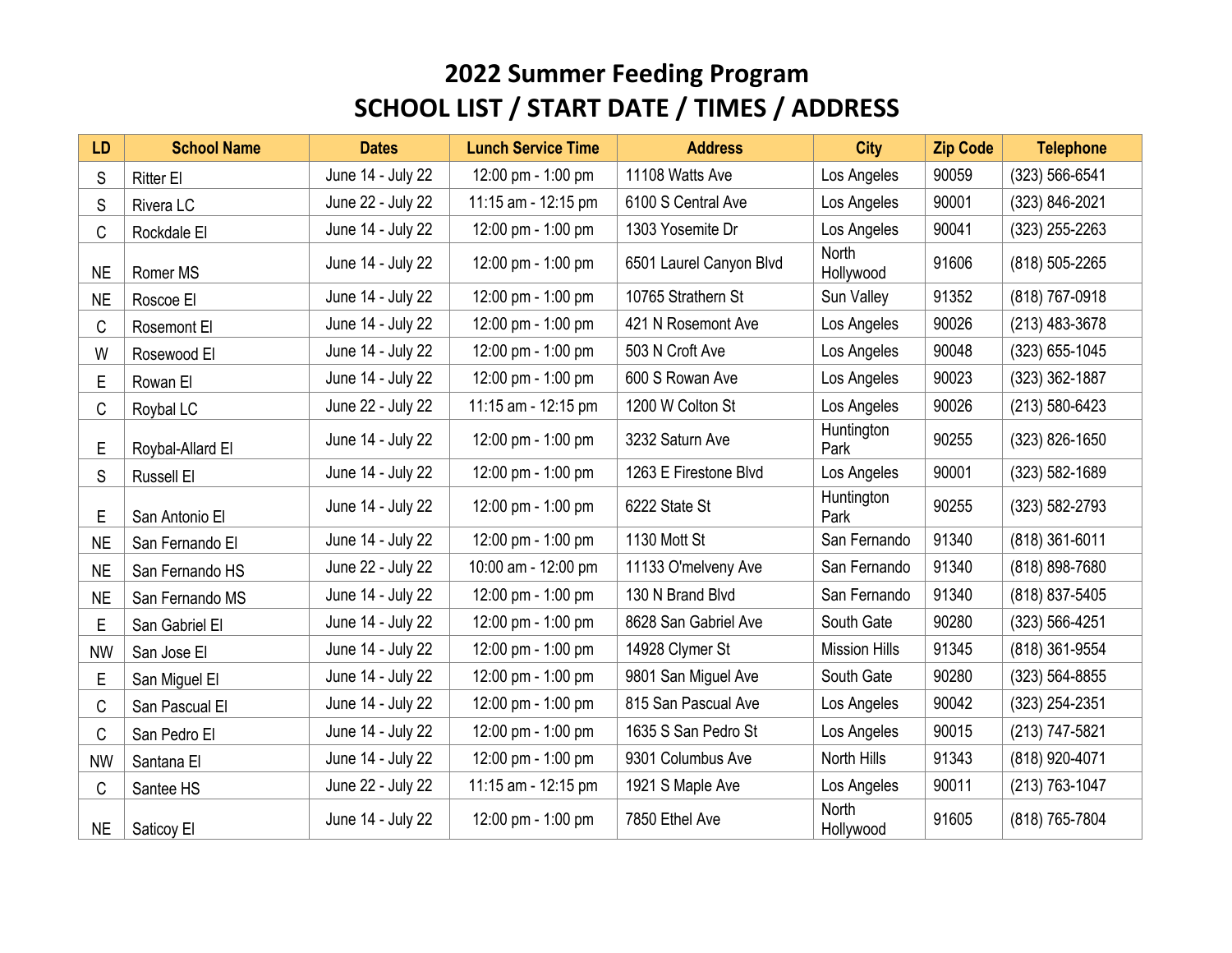| <b>LD</b> | <b>School Name</b> | <b>Dates</b>      | <b>Lunch Service Time</b> | <b>Address</b>         | <b>City</b>        | <b>Zip Code</b> | <b>Telephone</b>   |
|-----------|--------------------|-------------------|---------------------------|------------------------|--------------------|-----------------|--------------------|
| E         | Second St El       | June 14 - July 22 | 12:00 pm - 1:00 pm        | 1942 E 2nd St          | Los Angeles        | 90033           | (323) 261-5512     |
| <b>NE</b> | Sendak El          | June 14 - July 22 | 12:00 pm - 1:00 pm        | 11414 W Tiara St       | North<br>Hollywood | 91601           | (818) 509-3406     |
| <b>NW</b> | Sepulveda MS       | June 14 - July 22 | 12:00 pm - 1:00 pm        | 15330 Plummer St       | North Hills        | 91343           | (818) 920-2859     |
| S         | Seventh St El      | June 14 - July 22 | 12:00 pm - 1:00 pm        | 1570 W 7th St          | San Pedro          | 90732           | (310) 831-4274     |
| <b>NE</b> | Sharp El           | June 14 - July 22 | 12:00 pm - 1:00 pm        | 13800 Pierce St        | Arleta             | 91331           | (818) 896-5010     |
| Е         | Sheridan El        | June 14 - July 22 | 12:00 pm - 1:00 pm        | 416 N Cornwell St      | Los Angeles        | 90033           | (323) 262-9982     |
| <b>NW</b> | Shirley El         | June 14 - July 22 | 12:00 pm - 1:00 pm        | 19452 Hart St          | Reseda             | 91335           | (818) 342-5468     |
| W         | Short El           | June 14 - July 22 | 12:00 pm - 1:00 pm        | 12814 Maxella Ave      | Los Angeles        | 90066           | (310) 398-3057     |
| Е         | Sierra Park El     | June 14 - July 22 | 12:00 pm - 1:00 pm        | 3170 Budau Ave         | Los Angeles        | 90032           | (323) 221-3738     |
| E         | Sierra Vista El    | June 14 - July 22 | 12:00 pm - 1:00 pm        | 4342 Alpha St          | Los Angeles        | 90032           | (323) 222-2530     |
| W         | Sixth Ave El       | June 14 - July 22 | 12:00 pm - 1:00 pm        | 3109 6th Ave           | Los Angeles        | 90018           | (323) 733-6960     |
| E         | Solano El          | June 14 - July 22 | 12:00 pm - 1:00 pm        | 615 Solano Ave         | Los Angeles        | 90012           | (323) 222-4414     |
| E         | Soto El            | June 14 - July 22 | 12:00 pm - 1:00 pm        | 1020 S Soto St         | Los Angeles        | 90023           | (323) 261-8246     |
| C         | Sotomayor HS       | June 14 - July 22 | 12:00 pm - 1:00 pm        | 2050 N San Fernando Rd | Los Angeles        | 90065           | (323) 276-5423     |
| Е         | South Gate HS      | June 22 - July 22 | 11:15 am - 12:15 pm       | 3351 Firestone Blvd    | South Gate         | 90280           | $(323) 568 - 5735$ |
| E         | South Gate MS      | June 14 - July 22 | 12:00 pm - 1:00 pm        | 4100 Firestone Blvd    | South Gate         | 90280           | (323) 568-4049     |
| S         | South Park El      | June 14 - July 22 | 12:00 pm - 1:00 pm        | 8510 Towne Ave         | Los Angeles        | 90003           | (323) 759-3840     |
| E         | Southeast HS       | June 22 - July 22 | 11:15 am - 12:15 pm       | 2720 Tweedy Blvd       | South Gate         | 90280           | (323) 568-3436     |
| E         | Southeast MS       | June 14 - July 22 | 12:00 pm - 1:00 pm        | 2560 Tweedy Blvd       | South Gate         | 90280           | (323) 568-3132     |
| E         | Stanford El        | June 14 - July 22 | 12:00 pm - 1:00 pm        | 2833 Illinois Ave      | South Gate         | 90280           | (323) 569-3744     |
| E         | State El           | June 14 - July 22 | 12:00 pm - 1:00 pm        | 3211 Santa Ana St      | South Gate         | 90280           | (323) 582-1811     |
| W         | Sterry El          | June 14 - July 22 | 12:00 pm - 1:00 pm        | 1730 Corinth Ave       | Los Angeles        | 90025           | (310) 479-0896     |
| Е         | Stevenson MS       | June 14 - July 22 | 12:00 pm - 1:00 pm        | 725 S Indiana St       | Los Angeles        | 90023           | (323) 780-6492     |
| W         | Stoner El          | June 14 - July 22 | 12:00 pm - 1:00 pm        | 11735 Braddock Dr      | <b>Culver City</b> | 90230           | (310) 398-1282     |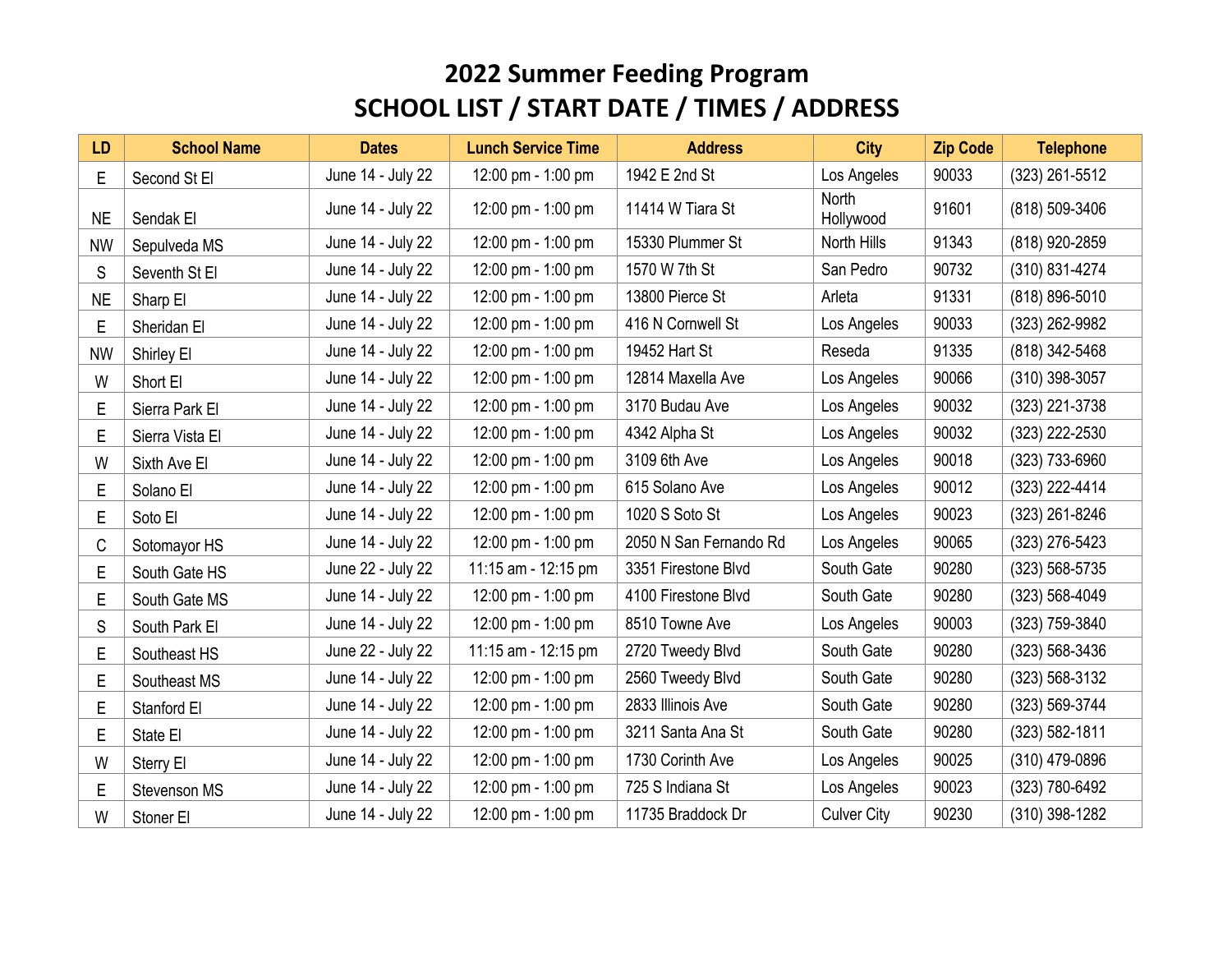| <b>LD</b> | <b>School Name</b>   | <b>Dates</b>      | <b>Lunch Service Time</b> | <b>Address</b>        | <b>City</b>           | <b>Zip Code</b> | <b>Telephone</b> |
|-----------|----------------------|-------------------|---------------------------|-----------------------|-----------------------|-----------------|------------------|
| <b>NE</b> | Strathern El         | June 14 - July 22 | 12:00 pm - 1:00 pm        | 7939 St Clair Ave     | North<br>Hollywood    | 91605           | (818) 759-2387   |
| <b>NE</b> | Sun Valley MS        | June 14 - July 22 | 12:00 pm - 1:00 pm        | 7330 Bakman Ave       | Sun Valley            | 91352           | (818) 765-0644   |
| <b>NE</b> | Sunland El           | June 14 - July 22 | 12:00 pm - 1:00 pm        | 8350 Hillrose St      | Sunland               | 91040           | (818) 352-3521   |
| <b>NW</b> | Sunny Brae El        | June 14 - July 22 | 12:00 pm - 1:00 pm        | 20620 Arminta St      | Winnetka              | 91306           | (818) 341-8004   |
| E         | Sunrise El           | June 14 - July 22 | 12:00 pm - 1:00 pm        | 2821 E 7th St         | Los Angeles           | 90023           | (323) 263-0056   |
| <b>NW</b> | Superior El          | June 14 - July 22 | 12:00 pm - 1:00 pm        | 9756 Oso Ave          | Chatsworth            | 91311           | (818) 349-1342   |
| <b>NW</b> | Sutter MS            | June 14 - July 22 | 12:00 pm - 1:00 pm        | 7330 Winnetka Ave     | Winnetka              | 91306           | (818) 773-5804   |
| <b>NE</b> | Sylmar El            | June 14 - July 22 | 12:00 pm - 1:00 pm        | 13291 Phillippi Ave   | Sylmar                | 91342           | (818) 367-2637   |
| <b>NE</b> | Sylmar HS            | June 22 - July 22 | 11:15 am - 12:15 pm       | 13050 Borden Ave      | Sylmar                | 91342           | (818) 833-3795   |
| <b>NE</b> | Sylmar LA            | June 14 - July 22 | 12:00 pm - 1:00 pm        | 14550 Bledsoe St      | Sylmar                | 91342           | (818) 367-1062   |
| <b>NE</b> | Sylvan Park El       | June 14 - July 22 | 12:00 pm - 1:00 pm        | 6238 Noble Ave        | Van Nuys              | 91411           | (818) 782-8347   |
| <b>NW</b> | Taft HS              | June 22 - July 22 | 11:15 am - 12:15 pm       | 5461 Winnetka Ave     | <b>Woodland Hills</b> | 91364           | (818) 227-3631   |
| S         | Taper El             | June 14 - July 22 | 12:00 pm - 1:00 pm        | 1824 Taper Ave        | San Pedro             | 90731           | (310) 547-4377   |
| <b>NE</b> | <b>Telfair El</b>    | June 14 - July 22 | 12:00 pm - 1:00 pm        | 10975 Telfair Ave     | Pacoima               | 91331           | (818) 890-0852   |
| С         | Tenth St El          | June 14 - July 22 | 12:00 pm - 1:00 pm        | 1000 Grattan St       | Los Angeles           | 90015           | (213) 380-9262   |
| W         | Third St El          | June 14 - July 22 | 12:00 pm - 1:00 pm        | 201 S June St         | Los Angeles           | 90004           | (323) 933-1066   |
| С         | <b>Toland Way El</b> | June 14 - July 22 | 12:00 pm - 1:00 pm        | 4545 Toland Way       | Los Angeles           | 90041           | (323) 254-5352   |
| <b>NE</b> | Toluca Lake El       | June 14 - July 22 | 12:00 pm - 1:00 pm        | 4840 Cahuenga Blvd    | North<br>Hollywood    | 91601           | (818) 763-0036   |
| Е         | Torres HS            | June 22 - July 22 | 11:15 am - 12:15 pm       | 4211 Dozier St        | Los Angeles           | 90063           | (323) 265-6714   |
| S         | Towne El             | June 14 - July 22 | 12:00 pm - 1:00 pm        | 18924 Towne Ave       | Carson                | 90746           | $(310)$ 323-3880 |
| C         | <b>Trinity El</b>    | June 14 - July 22 | 12:00 pm - 1:00 pm        | 3736 Trinity St       | Los Angeles           | 90011           | (323) 234-5188   |
| <b>NW</b> | Tulsa El             | June 14 - July 22 | 12:00 pm - 1:00 pm        | 10900 Hayvenhurst Ave | Granada Hills         | 91344           | (818) 363-3055   |
| E         | Tweedy El            | June 14 - July 22 | 12:00 pm - 1:00 pm        | 9724 Pinehurst Ave    | South Gate            | 90280           | (323) 568-2820   |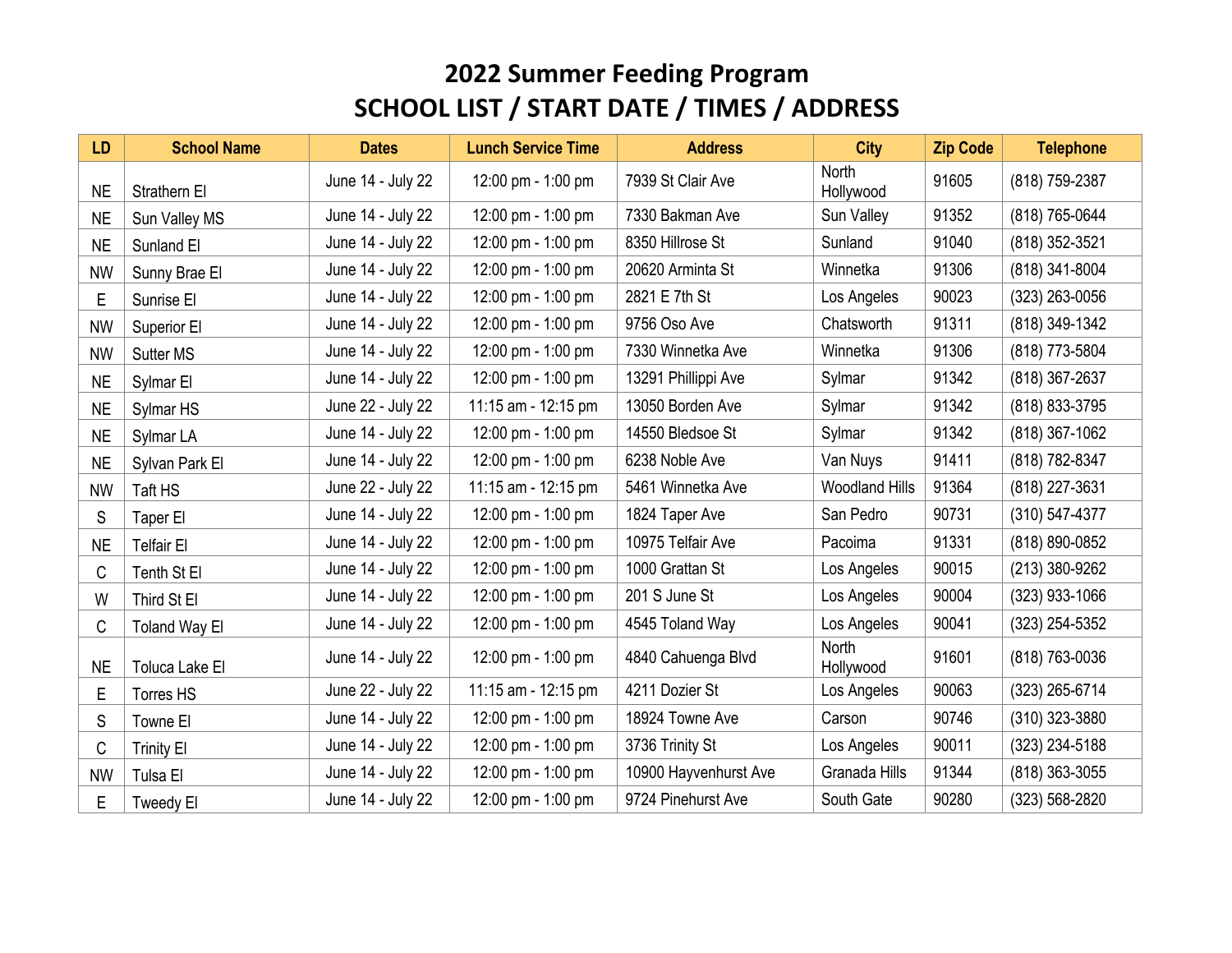| <b>LD</b> | <b>School Name</b>                          | <b>Dates</b>      | <b>Lunch Service Time</b> | <b>Address</b>                   | <b>City</b>               | <b>Zip Code</b> | <b>Telephone</b>   |
|-----------|---------------------------------------------|-------------------|---------------------------|----------------------------------|---------------------------|-----------------|--------------------|
| C         | Union El                                    | June 14 - July 22 | 12:00 pm - 1:00 pm        | 150 S Burlington Ave             | Los Angeles               | 90057           | (213) 483-7319     |
| W         | University HS                               | June 22 - July 22 | 11:15 am - 12:15 pm       | 11800 Texas Ave                  | Los Angeles               | 90025           | (310) 914-3535     |
| E         | Utah El                                     | June 14 - July 22 | 12:00 pm - 1:00 pm        | 255 Gabriel Garcia Marquez<br>St | Los Angeles               | 90033           | (323) 262-6594     |
| <b>NE</b> | Valerio El                                  | June 14 - July 22 | 12:00 pm - 1:00 pm        | 15035 Valerio St                 | Van Nuys                  | 91405           | (818) 786-1485     |
| <b>NW</b> | Valley Academy of Arts &<br><b>Sciences</b> | June 22 - July 22 | 11:15 am - 12:15 pm       | 10445 Balboa Blvd                | Granada Hills             | 91344           | (818) 832-8566     |
| <b>NE</b> | Valley Oaks CES                             | June 22 - July 22 | 11:15 am - 12:15 pm       | 9171 Telfair Ave                 | Sun Valley                | 91352           | (818) 394-4610     |
| S         | Van Deene El                                | June 14 - July 22 | 12:00 pm - 1:00 pm        | 826 W Javelin St                 | Torrance                  | 90502           | (310) 320-1863     |
| <b>NW</b> | Van Gogh El                                 | June 14 - July 22 | 12:00 pm - 1:00 pm        | 17160 Van Gogh St                | Granada Hills             | 91344           | (818) 366-5239     |
| W         | Van Ness El                                 | June 14 - July 22 | 12:00 pm - 1:00 pm        | 501 N Van Ness Ave               | Los Angeles               | 90004           | (323) 469-8486     |
| <b>NE</b> | Van Nuys El                                 | June 14 - July 22 | 12:00 pm - 1:00 pm        | 6464 Sylmar Ave                  | Van Nuys                  | 91401           | (818) 988-6938     |
| <b>NE</b> | Van Nuys HS                                 | June 22 - July 22 | 11:15 am - 12:15 pm       | 6535 Cedros Ave                  | Van Nuys                  | 91411           | (818) 778-6864     |
| <b>NE</b> | Van Nuys MS                                 | June 14 - July 22 | 12:00 pm - 1:00 pm        | 5435 Vesper Ave                  | Van Nuys                  | 91411           | (818) 267-5917     |
| <b>NW</b> | Vanalden El                                 | June 14 - July 22 | 12:00 pm - 1:00 pm        | 19019 Delano St                  | Reseda                    | 91335           | (818) 344-7007     |
| <b>NE</b> | Vena El                                     | June 14 - July 22 | 12:00 pm - 1:00 pm        | 9377 Vena Ave                    | Arleta                    | 91331           | (818) 896-8758     |
| W         | Venice HS                                   | June 22 - July 22 | 11:15 am - 12:15 pm       | 13000 Venice Blvd                | Los Angeles               | 90066           | (310) 577-4275     |
| <b>NE</b> | Verdugo Hills HS                            | June 22 - July 22 | 11:15 am - 12:15 pm       | 10625 Plainview Ave              | Tujunga                   | 91042           | (818) 951-5414     |
| C         | Vermont El                                  | June 14 - July 22 | 12:00 pm - 1:00 pm        | 1435 W 27th St                   | Los Angeles               | 90007           | (323) 732-4162     |
| E         | Vernon City El                              | June 14 - July 22 | 12:00 pm - 1:00 pm        | 2360 E Vernon Ave                | Los Angeles               | 90058           | (323) 582-3785     |
| E         | Victoria El                                 | June 14 - July 22 | 12:00 pm - 1:00 pm        | 3320 Missouri Ave                | South Gate                | 90280           | $(323) 567 - 6468$ |
| <b>NE</b> | Victory El                                  | June 14 - July 22 | 12:00 pm - 1:00 pm        | 6315 Radford Ave                 | <b>North</b><br>Hollywood | 91606           | (818) 763-2233     |
| W         | Vine El                                     | June 14 - July 22 | 12:00 pm - 1:00 pm        | 955 N Vine St                    | Los Angeles               | 90038           | (323) 469-8881     |
| <b>NE</b> | Vinedale El                                 | June 14 - July 22 | 12:00 pm - 1:00 pm        | 10150 La Tuna Canyon Rd          | Sun Valley                | 91352           | (818) 767-5444     |
| <b>NW</b> | Vintage El                                  | June 14 - July 22 | 12:00 pm - 1:00 pm        | 15848 Stare St                   | North Hills               | 91343           | (818) 894-1923     |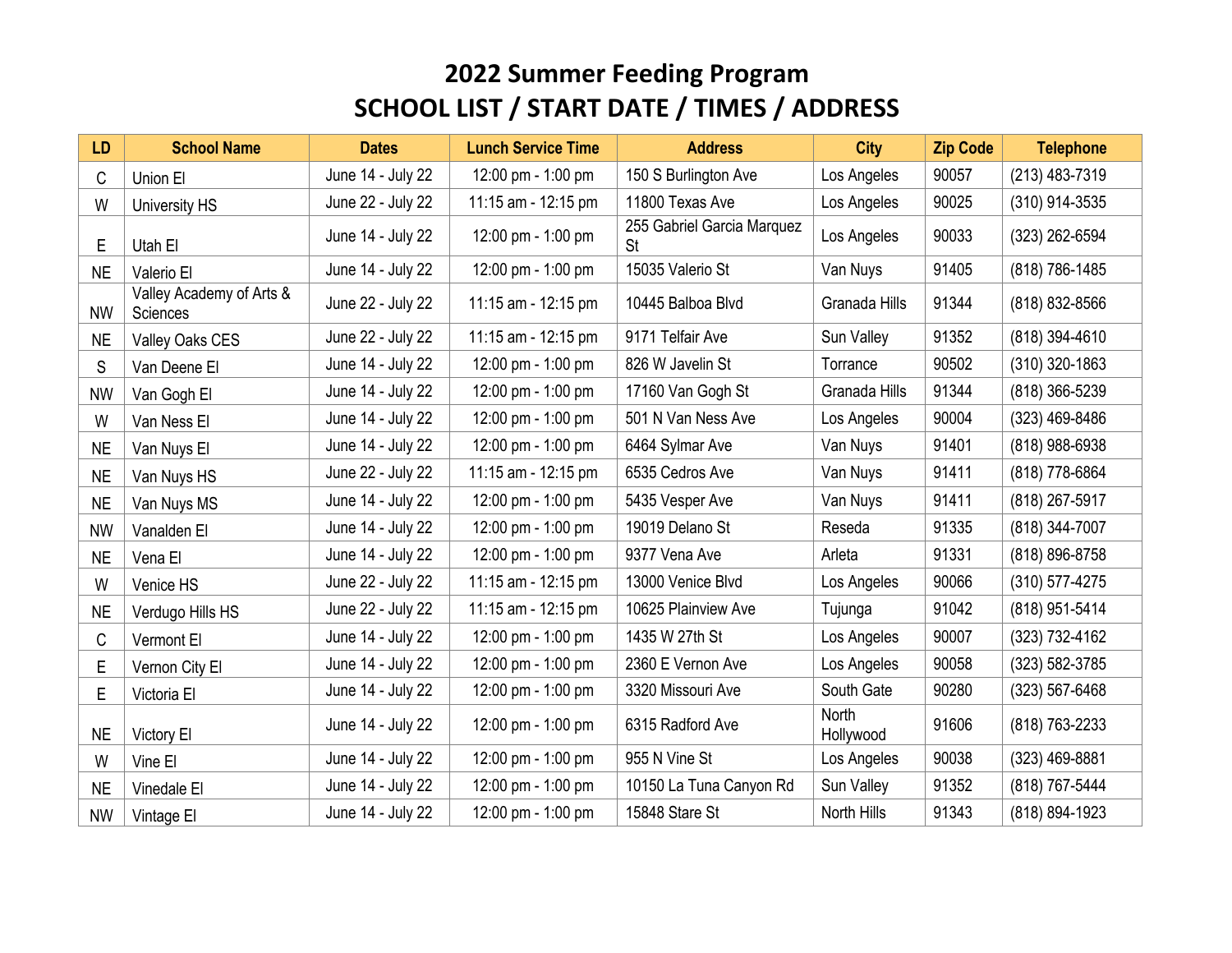| <b>LD</b> | <b>School Name</b>      | <b>Dates</b>      | <b>Lunch Service Time</b> | <b>Address</b>         | <b>City</b>        | <b>Zip Code</b> | <b>Telephone</b> |
|-----------|-------------------------|-------------------|---------------------------|------------------------|--------------------|-----------------|------------------|
| С         | Virgil MS               | June 14 - July 22 | 12:00 pm - 1:00 pm        | 152 N Vermont Ave      | Los Angeles        | 90004           | (213) 368-2846   |
| W         | Virginia Road El        | June 14 - July 22 | 12:00 pm - 1:00 pm        | 2925 Virginia Rd       | Los Angeles        | 90016           | (323) 737-7853   |
| <b>NE</b> | Vista Del Valle Academy | June 14 - July 22 | 12:00 pm - 1:00 pm        | 12441 Bromont Ave      | San Fernando       | 91340           | (818) 838-3871   |
| <b>NE</b> | Vista MS                | June 22 - July 22 | 11:15 am - 11:45 am       | 15040 Roscoe Blvd      | Panorama City      | 91402           | (818) 901-2762   |
| C         | Wadsworth El            | June 14 - July 22 | 12:00 pm - 1:00 pm        | 981 E 41st St          | Los Angeles        | 90011           | (323) 233-0187   |
| E         | <b>Walnut Park El</b>   | June 14 - July 22 | 12:00 pm - 1:00 pm        | 2642 Olive St          | Huntington<br>Park | 90255           | (323) 589-0925   |
| W         | Washington Prep HS      | June 14 - July 22 | 12:00 pm - 1:00 pm        | 10860 S Denker Ave     | Los Angeles        | 90047           | (323) 418-4120   |
| W         | Webster MS              | June 14 - July 22 | 12:00 pm - 1:00 pm        | 11330 W Graham PI      | Los Angeles        | 90064           | (310) 235-4675   |
| C         | Weemes El               | June 14 - July 22 | 12:00 pm - 1:00 pm        | 1260 W 36th PI         | Los Angeles        | 90007           | (323) 733-5591   |
| S         | Weigand El              | June 14 - July 22 | 12:00 pm - 1:00 pm        | 10401 Weigand Ave      | Los Angeles        | 90002           | (323) 566-8332   |
| C         | West Adams HS           | June 22 - July 22 | 11:15 am - 12:15 pm       | 1500 W Washington BI   | Los Angeles        | 90007           | (323) 373-2572   |
| W         | West Athens El          | June 14 - July 22 | 12:00 pm - 1:00 pm        | 1110 W 119th St        | Los Angeles        | 90044           | (323) 779-4983   |
| С         | West Vernon El          | June 14 - July 22 | 12:00 pm - 1:00 pm        | 4312 S Grand Ave       | Los Angeles        | 90037           | (323) 233-0137   |
| W         | Western El              | June 14 - July 22 | 12:00 pm - 1:00 pm        | 1724 W 53rd St         | Los Angeles        | 90062           | (323) 293-2131   |
| W         | <b>Westminster El</b>   | June 14 - July 22 | 12:00 pm - 1:00 pm        | 1010 Abbot Kinney Blvd | Venice             | 90291           | $(310)$ 396-6933 |
| W         | Westport Heights El     | June 14 - July 22 | 12:00 pm - 1:00 pm        | 6011 W 79th St         | Los Angeles        | 90045           | $(310)$ 645-6333 |
| W         | Westside Leadership     | June 14 - July 22 | 12:00 pm - 1:00 pm        | 104 Anchorage St       | Marina Del<br>Rey  | 90292           | (310) 823-4387   |
| C         | White El                | June 14 - July 22 | 12:00 pm - 1:00 pm        | 2401 Wilshire Blvd     | Los Angeles        | 90057           | (213) 487-9178   |
| S         | White MS                | June 14 - July 22 | 12:00 pm - 1:00 pm        | 22102 S Figueroa St    | Carson             | 90745           | (310) 328-1341   |
| <b>NW</b> | Wilbur El               | June 14 - July 22 | 12:00 pm - 1:00 pm        | 5213 Crebs Ave         | Tarzana            | 91356           | (818) 345-5959   |
| E         | Willow El               | June 14 - July 22 | 12:00 pm - 1:00 pm        | 2777 Willow PI         | South Gate         | 90280           | (323) 568-5776   |
| S         | <b>Wilmington MS</b>    | June 14 - July 22 | 12:00 pm - 1:00 pm        | 1700 Gulf Ave          | Wilmington         | 90744           | (310) 847-1551   |
| S         | Wilmington Park El      | June 14 - July 22 | 12:00 pm - 1:00 pm        | 1140 Mahar Ave         | Wilmington         | 90744           | (310) 834-5996   |